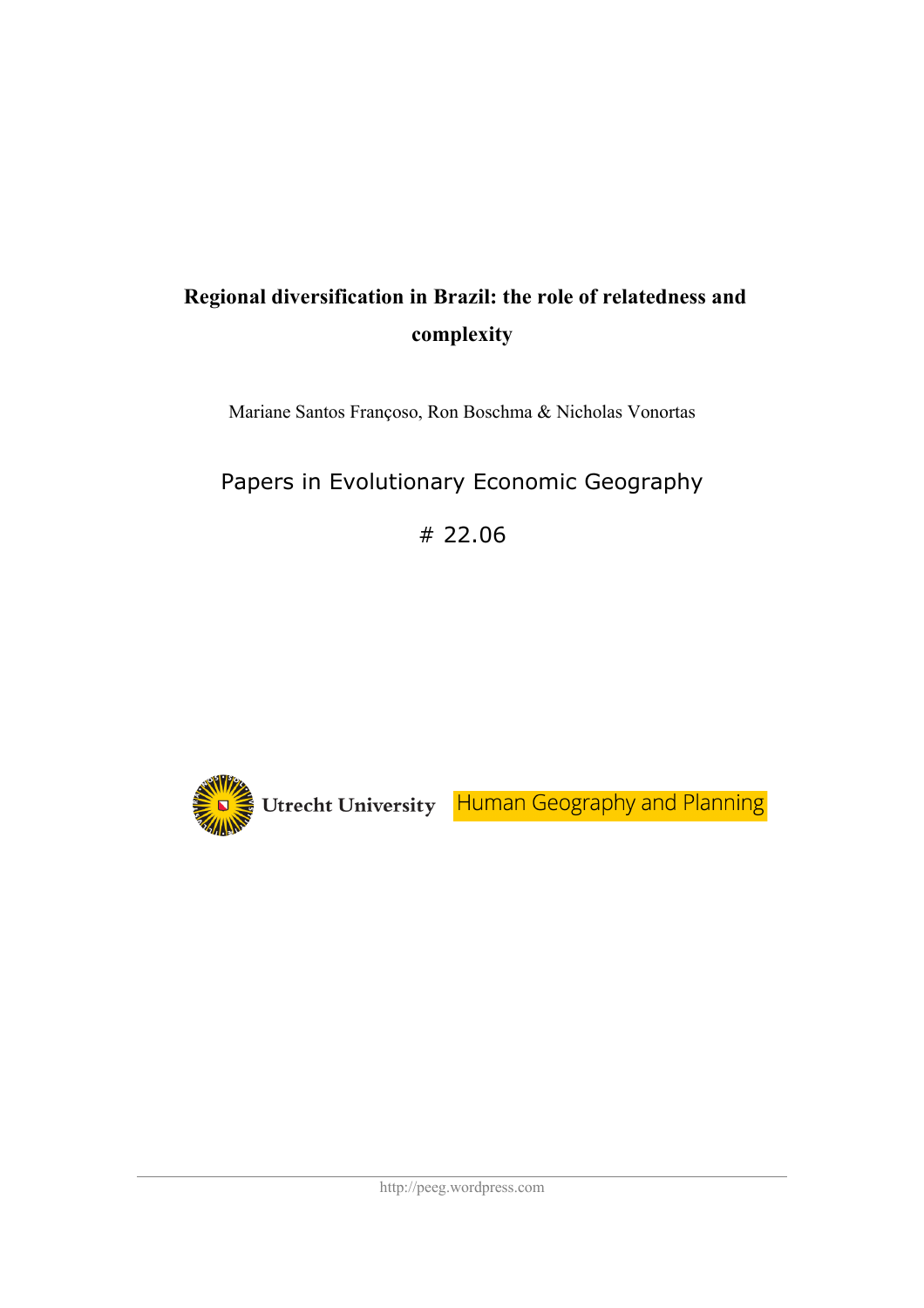# **Regional diversification in Brazil: the role of relatedness and complexity**

Mariane Santos Françoso<sup>1</sup>, Ron Boschma<sup>2,3</sup> and Nicholas Vonortas<sup>4,5,6</sup>

<sup>1</sup> InSySPo, Department of Science and Technology Policy, University of Campinas, Campinas-SP, Brazil ² Department of Human Geography and Planning, Utrecht University, Utrecht, The Netherlands

<sup>3</sup> UiS Business School, University of Stavanger, Stavanger, Norway

<sup>4</sup> Institute for International Science and Technology Policy & Department of Economics, The George Washington University, Washington-DC, USA

<sup>5</sup> São Paulo Excellence Chair, University of Campinas, Campinas-SP, Brazil

<sup>6</sup> Institute for Statistical Studies and Economics of Knowledge, National Research University Higher School of Economics, Moscow, Russian Federation

# **Contact Information:**

Mariane Santos Françoso Department of Science and Technology Policy, University of Campinas, Brazil marianef $@$ unicamp.br (corresponding author) orcid: 0000-0002-9785-3469

#### **Abstract**

The paper contributes to the growing literature on the relationship between relatedness, complexity and regional diversification. It explores regional diversification in an emerging economy, focusing on diversification opportunities of regions with distinct levels of local capabilities. We investigate the importance of relatedness and economic complexity for sectoral and technological diversification in all regions of Brazil during the period 2006-2019. Regions tend to diversify in sectors/technologies requiring similar capabilities to those already available locally. In general, the higher the sector/technology complexity, the lower the probability of diversification. However, in high-complex regions, complexity reverses into a positive force for diversification. Our analysis shows catching-up and diversification prospects vary widely across different types of regions in Brazil.

Keywords: regional diversification; relatedness; complexity; emerging economies; Brazil

JEL codes: O25, O33, R11, O31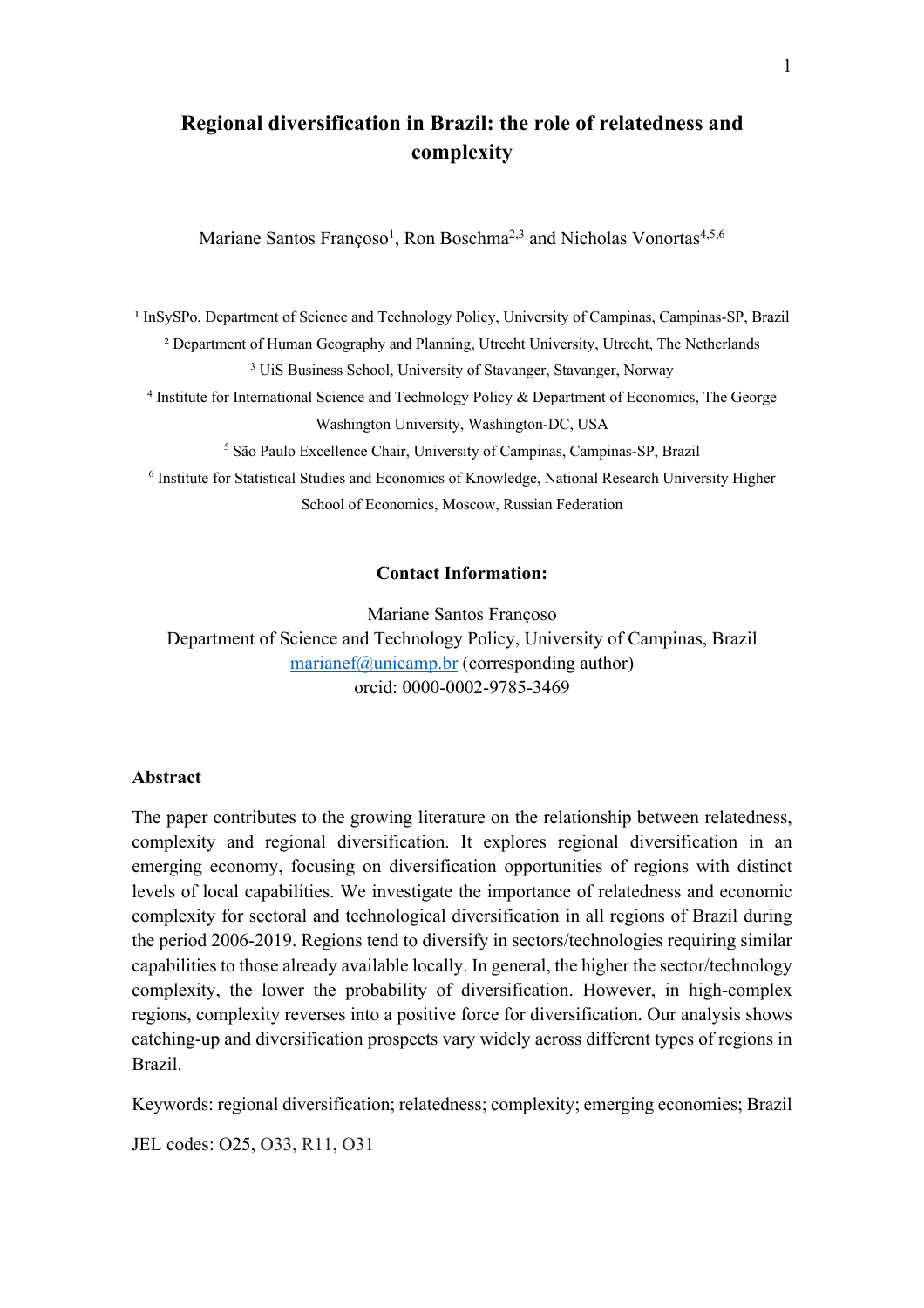#### **1. Introduction**

A large body of literature has investigated the possibilities of countries in the Global South to catch-up (Keun, 2012; Petralia et al., 2017). Less attention has been devoted to catching-up of regions at the sub-national scale, despite the fact that many regions in the Global South have a strong ambition to move up the economic ladder (Yeung, 2021). Huge policy efforts are made to engage regions in new and more sophisticated activities that may leverage value capture. However, many regions fail to do so.

Failure to catch-up is often attributed to local factors, such as a lack of absorptive capacity, a weak research and educational infrastructure, or poor institutions. Scholars in evolutionary and complexity thinking (Boschma, 2017; Dosi, 1988; Hidalgo et al., 2007; Hidalgo et al., 2018; Keun, 2012) argue that economic diversification is a path-dependent process, in which regions tend to diversify into sectors, jobs, products and technologies related to their local capabilities. The rationale behind it is that related activities demand similar capabilities that are more easy and less costly to combine. Studies have demonstrated that related diversification in regions is indeed the most common pattern. Almost all of these studies have been conducted on the Global North (Essletzbichler, 2015; Neffke et al., 2011; Rigby, 2015). Few studies on regional diversification exist on the Global South (Alonso & Martín, 2019; Breul & Pruss, 2022).

Hidalgo and Hausmann (2009) argued it is crucial for countries to diversify into complex activities and to enhance the complexity of their economies. They found that economic complexity is positively correlated with country GDP. This is because complex activities represent sophisticated knowledge and require a wide diversity of capabilities that need to be combined. The less available these capabilities and knowledge are, the more exclusive will be the products those countries are able to produce. This exclusivity gives them an advantage over others, as they produce something not widely available while having capabilities that are not easy to transfer across space. Most studies investigating economic complexity focus on the national level (e.g. Hartmann et al., 2021). However, there is a rapidly expanding literature that analyzes the effect of complexity on growth and innovation at the regional scale, finding a positive relationship (e.g. Davies & Maré, 2021; Mewes & Broekel, 2020). These studies focus almost exclusively on regions in developed countries of the Global North.

What is more, there is still little understanding of the nature of diversification in distinct types of regions (Boschma, 2017). Studies tend to suggest that diversification opportunities can vary across different types of regions (Pinheiro et al., 2022; Xiao et al.,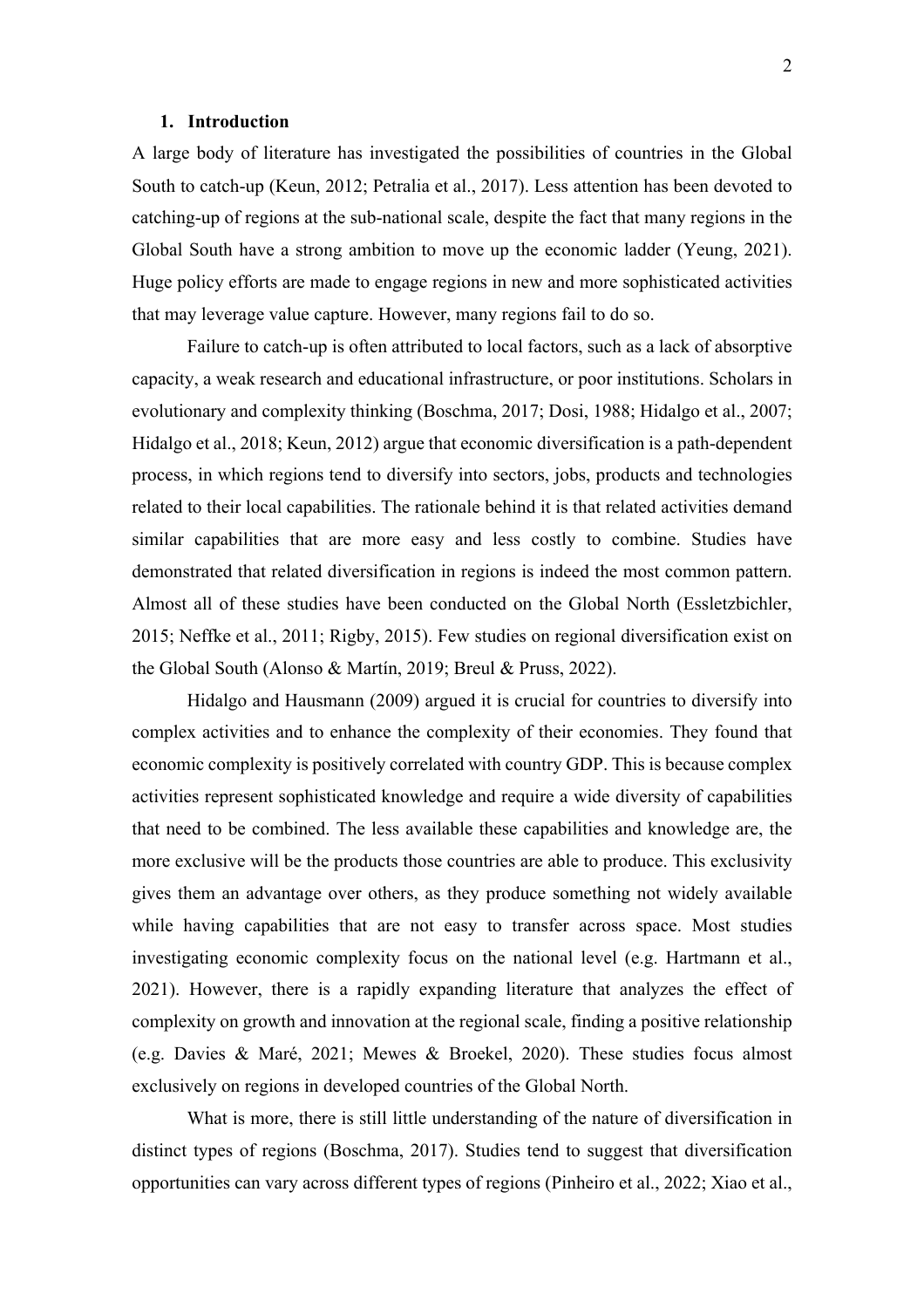2018). This is expected to be especially true in countries in the Global South where regional inequalities are more pronounced. However, little research has been done on this topic with a particular focus on regions in the Global South, and how diversification opportunities of regions may differ in such context.

This paper has two objectives. First, we investigate the relative importance of relatedness and complexity on regional diversification in an emerging country. Based on two datasets on patents and sectors, we examine technological and industrial diversification in Brazil. As patents cover only few sectors of an economy, technological capabilities might be quite weak in many regions, especially in the Global South. Therefore, we also examine sectoral data which include all sectors in an economy, as industrial capabilities are expected to be more widespread across regions. Our study finds that relatedness is positively and complexity is negatively correlated with regional diversification. Complex activities are more difficult to develop by regions in general, with the exception of high-complex regions. Second, there is little known about diversification opportunities in different types of regions in the Global South. Brazil is an interesting case because spatial inequality is high: the country is home to regions with characteristics similar to those of developed countries as well as regions looking similar to those of underdeveloped countries (Galetti et al., 2021; Romero et al., 2021). Taking Brazil as a case, we investigate how regional diversification processes occur in an emerging economy context and how distinct regions may develop different patterns of diversification under the same national conditions.

The paper is organized as follows. In Section 2, we discuss the literature on relatedness, complexity and regional diversification. Section 3 provides details on data and the methodological approach. In Section 4, we present and discuss the empirical findings. Finally, we conclude the paper discussing the implications of the analysis.

#### **2. Relatedness, complexity and regional diversification**

The path-dependent character of economic change has been widely documented in evolutionary economics (Dosi, 1982; Nelson & Winter, 1982). Scholars have sought to explain economic growth considering the role of innovation, creative destruction and product variety (Aghion & Howitt, 1992; Romer, 1990). The catching-up literature (Abramovitz, 1986; Keun, 2012; Lall, 1992) has identified conditions that enable or hinder innovation in developing countries, such as technological and social capabilities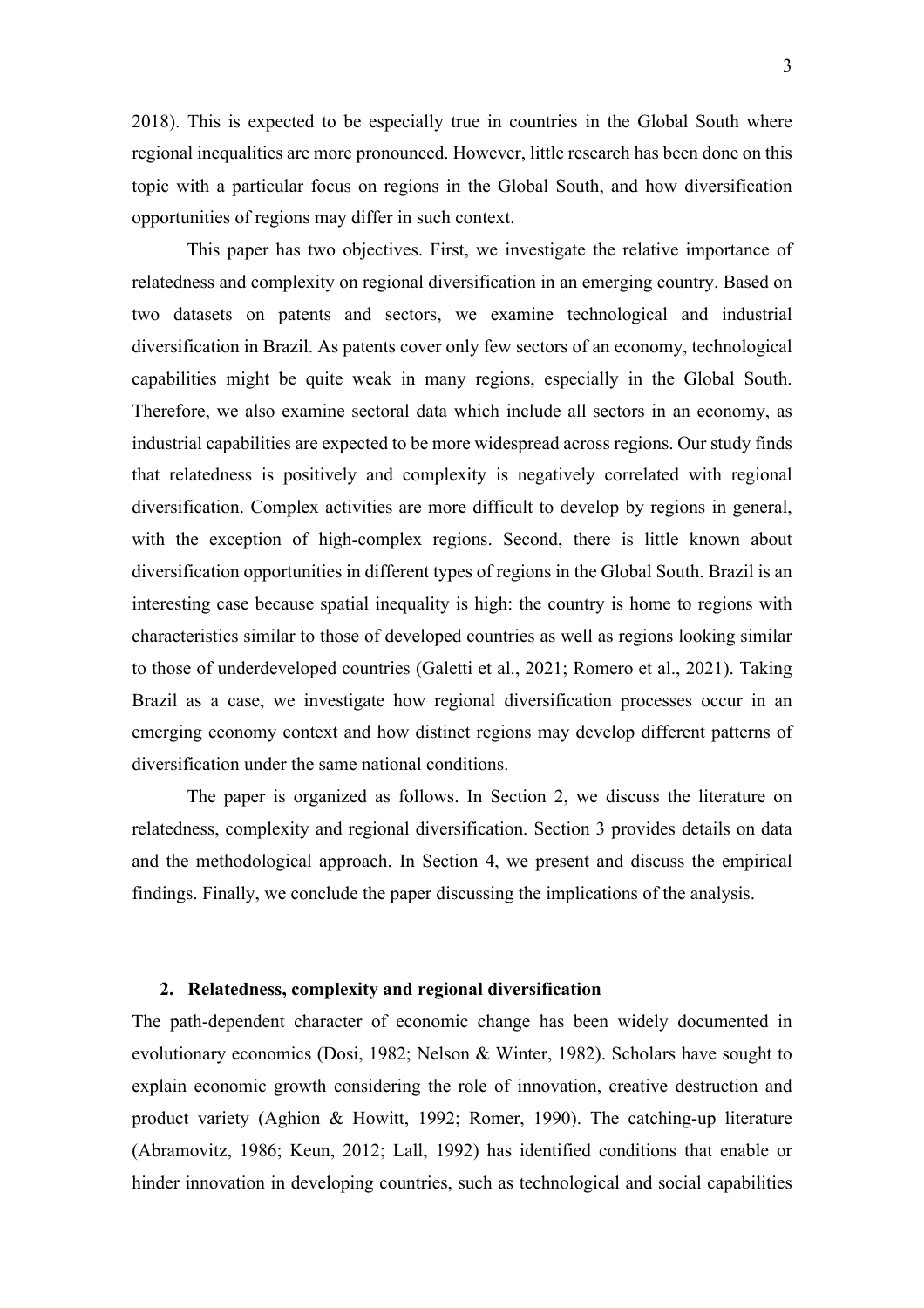(Fagerberg & Srholec, 2018). However, little attention has been paid to diversification processes in regions in the Global South at the sub-national scale, in particular to the question whether the set of existing capabilities and knowledge conditions shapes regional diversification (Alonso & Martín, 2019).

The role of regional capabilities is still underestimated in the catching-up literature (Boschma, 2022b). It is a well-known fact that knowledge spillovers are often geographically bounded within countries (Audretsch & Feldman, 1996; Feldman & Kogler, 2010; Jaffe et al., 1993). Regions have a tendency to accumulate knowledge and specialize in specific activities over time, as knowledge production is often cumulative and localized (Dosi, 1982). Scholars have pointed to the importance of cognitive proximity for learning and innovation: local agents require absorptive capacity to exploit external knowledge (Boschma, 2004; Frenken et al., 2007; Nooteboom, 2011). Such proximity notions have been used to build a theoretical argument that innovation and diversification is a path-dependent process conditioned by local resources. Regions often diversify into sectors, jobs, products and technologies that are closely related to their local capabilities (Boschma, 2017; Hidalgo et al., 2018). This is because related activities require similar capabilities that are more easy and less costly to combine (Breschi et al., 2003; Teece, 1992). Hidalgo et al. (2007) applied this insight to explain why countries diversify into new export products that are close or proximate to those they already produce. Diversification is path- and place-dependent, not a random process.

Neffke et al. (2011) confirmed the overall importance of related diversification at the sub-national scale. This was followed by many other studies finding similar outcomes (e.g. Boschma et al., 2015; Colombelli et al., 2014; Essletzbichler, 2015; Rigby, 2015). The overwhelming majority of these studies focused on regions in the Global North. Few studies exist on regional diversification in the Global South. By and large, these studies confirm that related diversification is the rule in regions in countries like China, Vietnam, Mexico and Brazil. Zhu et al. (2017) and He et al. (2018) found a positive influence of relatedness on the development of new industries in Chinese regions. Breul and Pruß (2022) confirmed such a finding for regions in Vietnam. In the same vein, Alonso and Martín (2019) showed that relatedness had a positive effect on the development of comparative advantage in new export products in regions in Brazil and Mexico. Galetti et al. (2021) employed industry-skills co-occurrence to calculate industry relatedness and showed for Brazilian microregions that relatedness had a positive effect on industry entry and employment growth. Jara-Figueroa et al. (2018) showed how industry- and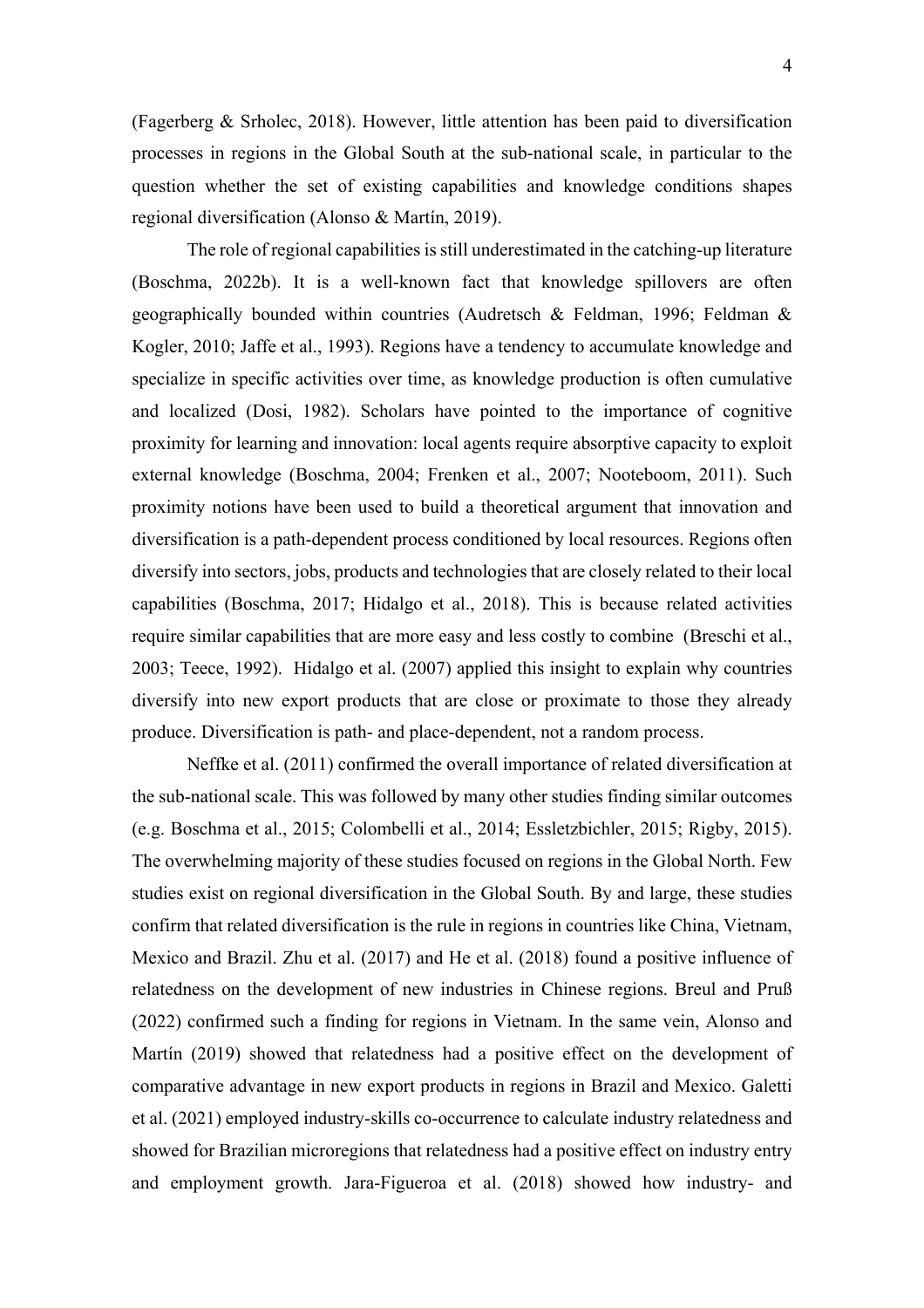occupation-specific related knowledge of workers impact the survival of regional pioneers in Brazil. Their findings indicate that the growth and survival of pioneers are positively impacted by hiring workers with previous experience in related industries.

The inflow of external knowledge also matters, similarly to regions in the Global North (Andersson et al., 2013; Neffke et al., 2018). The inflow of knowledge through trade and foreign direct investment (FDI) not only had an impact on regional diversification but also had a tendency to weaken the influence of relatedness. He et al. (2018) argued that foreign investment and international trade can compensate for the lack of relatedness to some degree and foster the emergence of new industries in regions in China. Breul and Pruß (2022) showed that foreign-owned companies may act as global pipelines accessing external capabilities and contributing to diversification in unrelated industries in Vietnam. Alonso and Martín (2019) showed that capabilities coming from abroad, in the form of imports, had a positive effect on the development of new products in Mexico, but not in Brazil.

These studies already indicate that not all regions may be subject to related diversification in the same manner. While related diversification is still the rule, Petralia et al. (2017) and Pinheiro et al. (2021) found evidence that the importance of relatedness for diversification may vary according to the level of development of countries. They showed that relatedness has a higher impact on diversification in earlier development stages, while more developed countries are less impacted by relatedness and manage to make bigger jumps in their economic evolution now and then. At the sub-national level, Xiao et al. (2018) found that the influence of relatedness on industrial diversification depends on the innovation capacity of a region in Europe. Relatedness is more important in regions with a weak innovation capacity and less important in regions with a strong innovation capacity, as the latter enables regions to break from their past to a larger extent. This comes close to what Zhu et al. (2017) found for Chinese regions, showing that regions with high levels of FDI, R&D and human capital were able to diversify into less related industries. However, we still know little how diversification opportunities of regions vary between distinct types of regions (Boschma, 2017), especially in the Global South where regional inequalities are more pronounced.

Another key element in the diversification literature is to identify and assess opportunities of regions to move into more complex activities, as these activities are expected to bring higher economic benefits. This is especially important for developing countries that aim to move up the economic ladder or break out of a low-complexity trap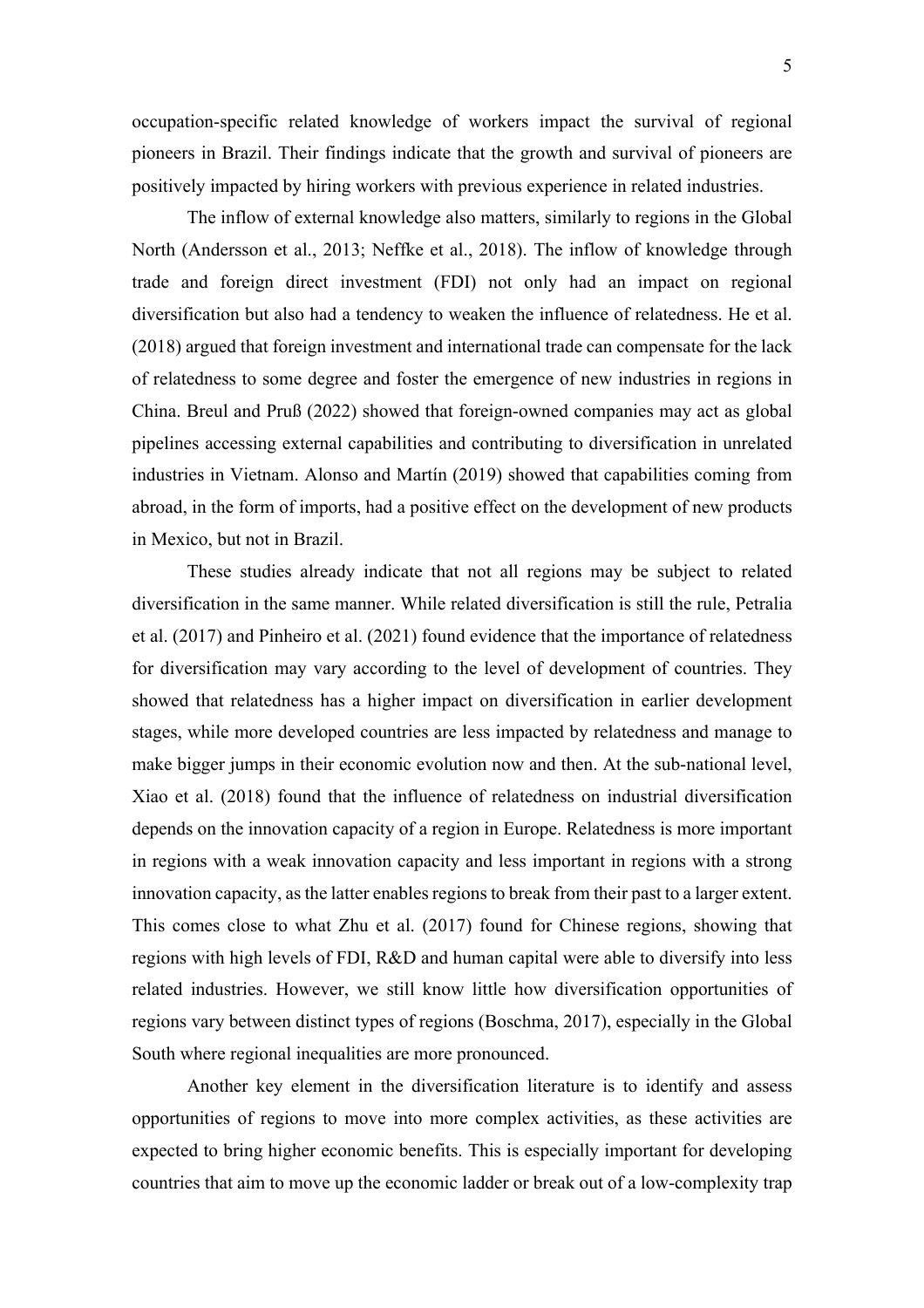(Hartmann et al. 2021; Pinheiro et al. 2022). According to Hausmann and Hidalgo (2009), complex activities build on advanced knowledge and combine a variety of capabilities that are difficult to copy. The less available these capabilities and knowledge are, the more exclusive will be the activities regions are able to produce. This exclusivity gives them an economic advantage, as they produce something that is not widely available while having capabilities that are difficult to transfer across space. Hidalgo and Hausmann (2009) and Hausmann et al. (2014) showed that economic complexity is positively correlated with gross domestic product (GDP) levels of countries. More recently, studies also found a positive relationship between complexity, gross regional product (GRP) growth and innovation at the regional scale (Antonelli et al., 2020; Balland et al., 2020; Davies & Maré, 2021; Mewes & Broekel, 2020; Pintar & Scherngell, 2020). Rigby et al. (2022) found in Europe a positive relationship between economic growth of cities (in terms of GRP and employment) and their tendency to diversify into related and complex technologies.

So, regions have a strong economic incentive to develop new activities that make their economies more complex. However, not all regions may have the same capacity to do so. Studies show that complex activities are more geographically concentrated in the largest cities that offer high density and wide variety of capabilities (Balland et al., 2020; Balland & Rigby, 2017; Mewes & Broekel, 2020). Balland et al. (2019) found that regions in Europe have a hard time to diversify into complex activities unless they draw on related capabilities that are present in the region. Pinheiro et al. (2022) found that advanced regions in Europe with high levels of income and complexity are more capable of entering high-complex activities, while lagging regions rely more on low-complex activities when diversifying. However, these studies have focused on regions in developed countries in the Global North only.

Although some works on regional diversification deal with emerging economies and more specifically Brazil, none of them investigated how distinct regions, in terms of their complexity, show different diversification patterns. For instance, Galetti et al. (2021) found that relatedness is more important for diversification in lagging regions in Brazil, but they did not address how complexity levels of regions may impact their diversification patterns. Balland et al. (2019) proposed a framework to identify diversification opportunities of regions. They make use of the concepts of relatedness and complexity to assess the costs and benefits of all options each region might have. The relatedness concept is used to identify activities that might be developed at relatively low costs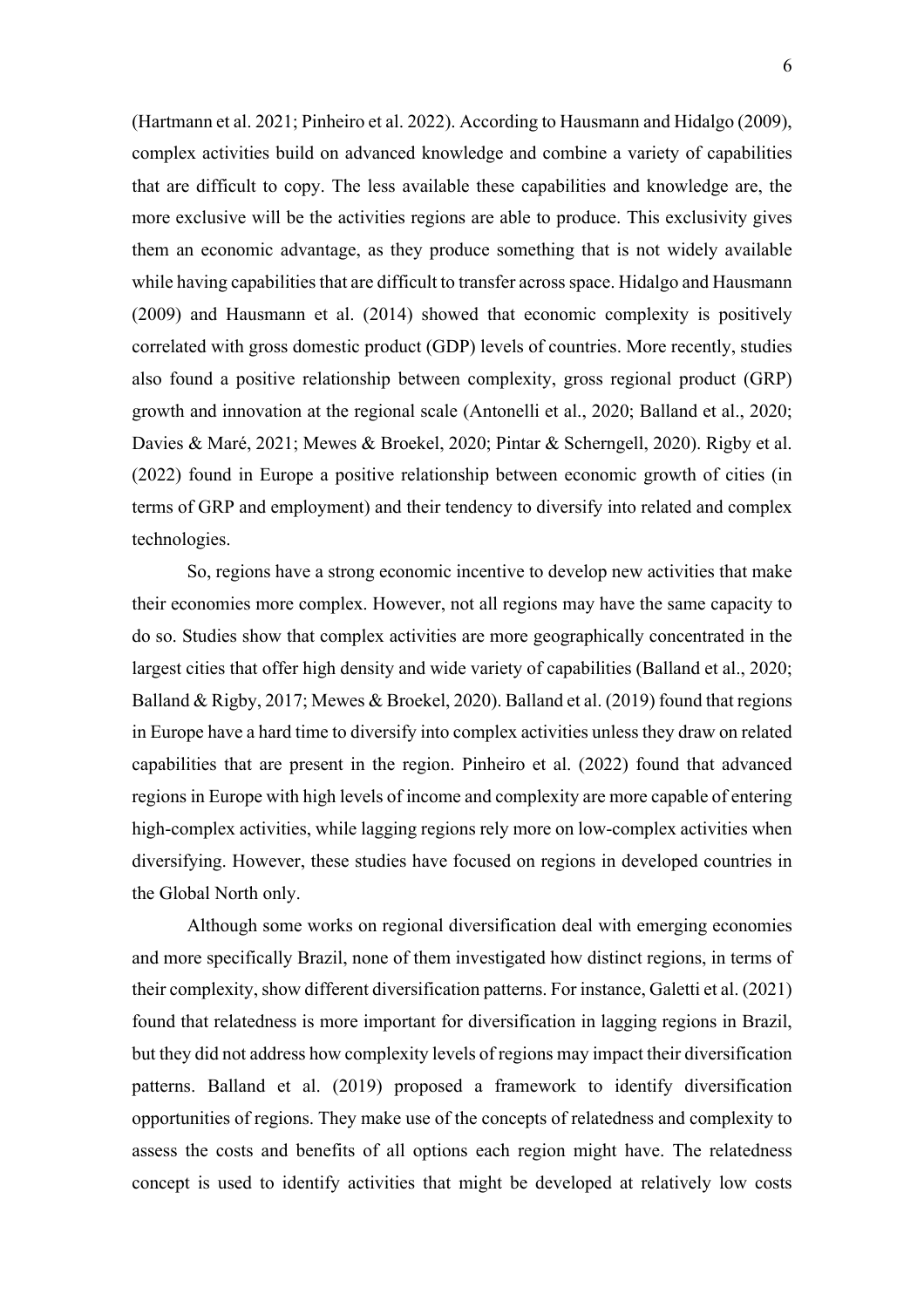because they can build on relevant (related) capabilities in the region. The concept of complexity is employed to identify activities that may bring high economic benefits to the region. To our knowledge, no study yet exists that has explored diversification opportunities of regions in the Global South in terms of relatedness and complexity.

# **3. Data and methodology**

## **3.1.Data**

To investigate diversification opportunities of all Brazilian regions, we used two datasets: patents and economic sector data, following other studies (Pinheiro et al. 2022). It is wellknown that patents cover only a small part of an economy as patenting activity varies widely even among knowledge-intensive industries. This is especially the case in a developing country like Brazil. Therefore, we also used sectoral data in order to cover the whole economy and to include sectors that would not have been represented in an analysis strictly based on patents.

Economic sectoral data were put together from the Annual Social Security Information Report (RAIS) compiled by the Labour Secretary in the Ministry of Economy. We gathered data on 87 two-digit NACE sectors (Statistical Classification of Economic Activities in the European Community) and on the number of companies in each sector in 137 functional meso-regions of Brazil following the spatial classification of IBGE (Brazilian Institute of Geography and Statistics) during the period 2006-2019. Meso-regions are defined according to the areas of influence of urban centers that concentrate certain facilities and services, attracting people from the surrounding areas.

Regarding data on patents, we resorted to Orbit Intelligence, a database that comprises the activity of different national intellectual property offices through a wide range of search engines. We used inventors' nationality as the query engine and refined our results according to the application priority date, from 2006 to 2019. The result of our search encompassed patents applied to all intellectual property offices in that period. As the data are grouped into families, there is no risk of double counting. To overcome the lack of a regional database for Brazilian patent data, we assigned patents to IBGE mesoregions on the basis of the location of the inventor. Schmoch's (2008) classification was used to classify the technological domains of patents.

It is important to mention here that our patent data is limited because the Brazilian intellectual property office does not openly provide location data of inventors. Accordingly, the 14,920 patents being analyzed are those that have also been filed at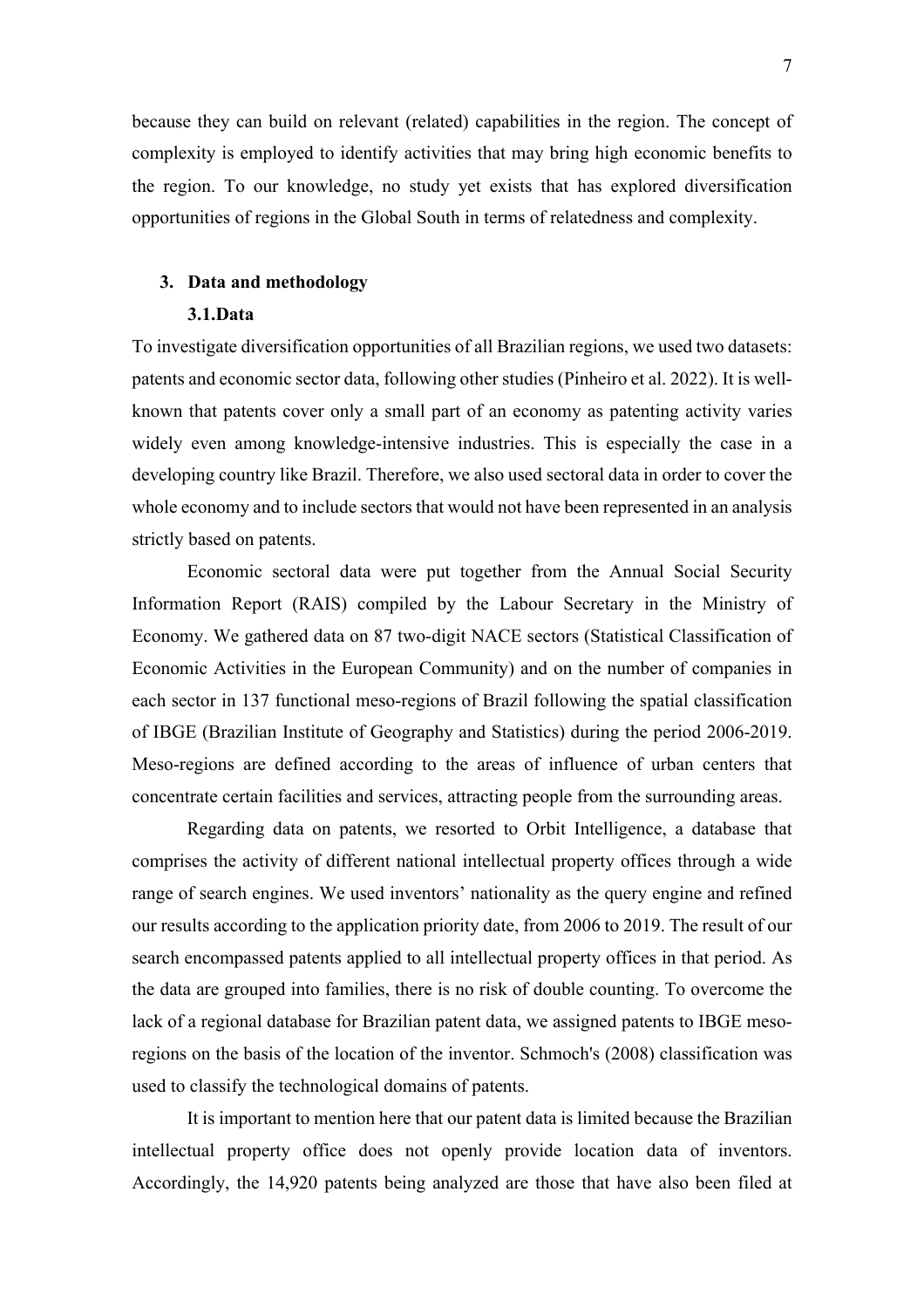foreign offices. This number corresponds to 18% of tracks which included either a Brazilian assignee or a Brazilian inventor in the database. Although this reduces the number of observations, according to Schaefer and Liefner (2017), filing patents in offices other than the national one usually has to do with the expectations of gain from the new technology and also with organizational strategic aspects. In other words, our sample is composed of patents that are expected to generate higher economic returns and have higher strategic importance.

To collect data on population density and GDP *per capita* at the meso-region level, we used IPEA (The Institute for Applied Economic Research) data. This database gathers data from different Brazilian sources and organizes them at different spatial levels (IPEA, 2021).

#### **3.2.Measuring relatedness and complexity**

The next step was to calculate relatedness and complexity. To control for any variations, we followed Balland et al. (2019) and divided the data into three non-overlapping periods: 2006-2010, 2011-2015 and 2016-2019. The EconGeo R package (Balland, 2017) was used to calculate both relatedness and complexity for each of the three time periods in each of our 137 regions.

We follow the literature on diversification to determine the relatedness between economic sectors (Hidalgo et al. 2007), using co-location patterns from a 'region x sector' incidence matrix (see e.g. Cortinovis et al. 2017). This way, two sectors would be considered related if regions simultaneously present relative comparative advantage (RCA) in both sectors. The measure based on the co-location of RCA derives from the idea that related sectors require a similar set of capabilities. If they usually co-occur in regions, it might indicate that the set of skills needed for one of them also serves the other.

A region has RCA in a sector if this sector is overrepresented in the region when compared to the reference, Brazil. Being overrepresented means that the ratio of company share of an economic sector i in the region r is greater than that share across Brazil. This variable is subsequently turned into a binary, assuming the value of 1 when the share of an economic sector in the region is higher than in Brazil, and 0 otherwise. We assume that if RCA=1 or higher, the region has a specialization in this specific sector.

$$
RCA_{r,i} = \frac{firms_{r,i}/\sum_{i} firms_{r,i}}{\sum_{r} firms_{r,i}/\sum_{i} \sum_{r} firms_{r,i}}
$$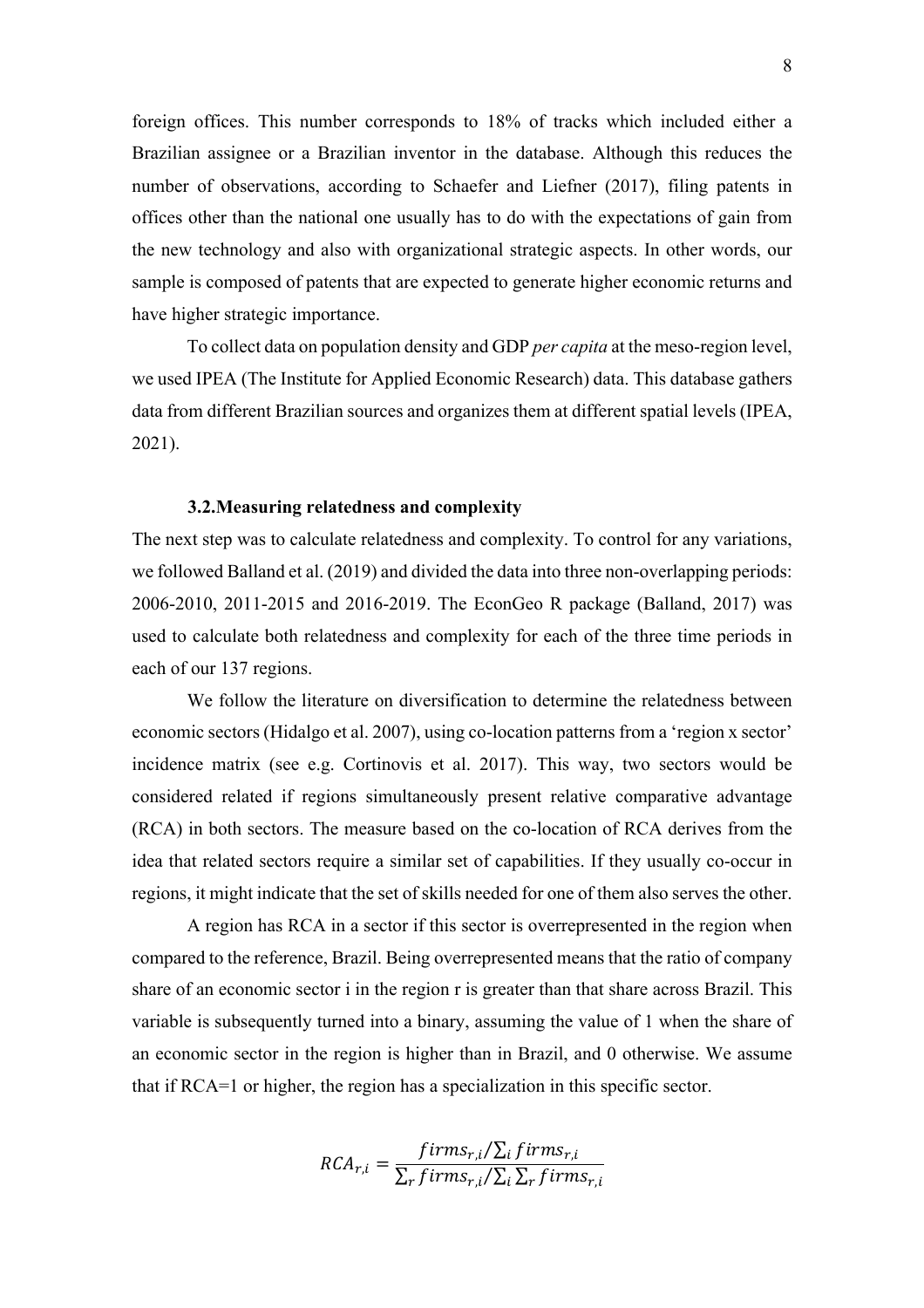Next, we compute relatedness as a standardized measure of the frequency with which economic sectors are overrepresented in the same region. Thus, we calculated the relatedness density for each region in each sector, following Balland et al. (2019).

$$
Relatedness density_{i,r,t} = \frac{\sum_{j \in r, j \neq i} \phi_{ij}}{\sum_{j \neq i} \phi_{ij}} * 100
$$

Relatedness density in sector i in region r at time t is calculated using the relatedness  $\phi_{i,j}$  of sector i to all other sectors j in which the region has RCA, divided by the total sum of sectoral relatedness of the sector i to all the other sectors j in the reference region, Brazil, at time t. This measure varies between 0 and 100. It has a maximum value of 100 when a region is specialized in all sectors to which a potential new sector (in which the region is not yet specialized) is related. With this measure, it is possible to identify in which sectors a region has a high potential to diversify. The higher the relatedness density, the higher the probability that this sector will enter the region as a new specialization, because there are many relevant capabilities present in the region.

Following the same logic, a region is considered to have relative technological advantage (RTA) in a technology if this technology is overrepresented in the region relative to the reference, Brazil. To calculate technology relatedness we adopted a slightly different strategy. Following Balland et al. (2019), we calculate relatedness based on the co-occurrence of technology domains on patent documents, using a 'technology x patent document' incidence matrix. Therefore, technology relatedness is a measure of the normalized frequency with which two technology domains appear on the same patent document. We use Schmoch (2008) classification of technology domains, which displays 35 technology categories. To calculate relatedness density, we followed the same approach as described before but using a 'region x technology' matrix.

Following other studies (e.g. Pinheiro et al. 2022), we excluded regions with less than 20 patents to prevent high RTA's based on very small absolute numbers of patents.

Finally, we calculated the complexity of each sector and technology for each of the periods. To calculate it, we follow other studies and apply the conventional method of reflections, implemented in the EconGeo R package. This measure was developed by Hidalgo and Hausmann (2009) for products and countries and was adapted by Balland and Rigby (2017) for regions and technologies. The method considers not only the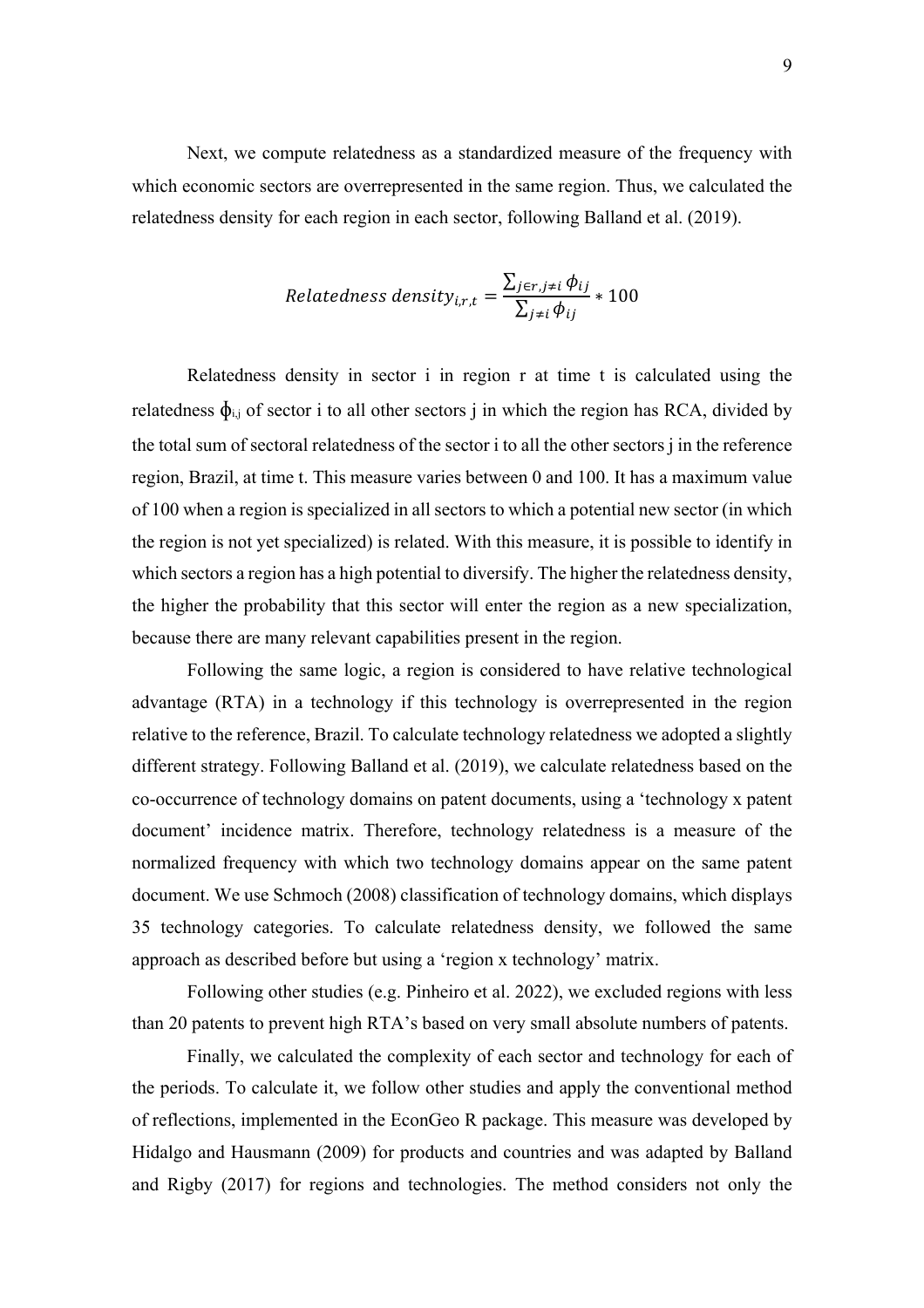diversity of activities present in a region, but also the ubiquity of activities based on how many other regions produce these activities in a competitive manner. To construct the index, the 'sector/technology x region' incidence matrix is row standardized. We subsequently multiplied the matrix by its transpose thus obtaining a new squared matrix (M). We then used the standardized second eigenvector  $\vec{O}$  of matrix M, as follows:

$$
Complexity index_i = \frac{\vec{Q} - \langle \vec{Q} \rangle}{stdev(Q)} * 100
$$

To control for variations between periods, we used an average of the complexity measures for sectors and technologies. We also calculated the average complexity of regions both for technologies and sectors.

#### **3.3.Econometric approach**

Following many works on regional diversification, we use a linear probability model (LPM), in which the dependent variable is 1 if the region r enters the sector/technology i in the period, and 0 otherwise. Entering means acquiring  $RCA/RTA$  (>1) in a sector/technology in which the region was not specialized in the previous period.

Our main variables of interest are relatedness density and complexity. Complexity is sector- and technology-specific. A positive complexity coefficient implies that the higher the complexity of a sector/technology the higher the probability that this sector/technology will enter the region. Moreover, we control for some region-specific features including: population density to account for urbanization economies; GDP *per capita*; variety of sectors/technologies in the region which is proxied by the number of sectors/technologies in the region represented by at least one firm or one patent; and the size of sector/technology, that is, in how many regions there is at least one firm or patent from the sector/technology (Balland et al., 2019). All independent variables are lagged by one period. We include region and time fixed-effects and, as errors are correlated, we clustered errors at the region and sector/technology levels.

We have run four different estimations. First, we estimated the full sample for both technologies and sectors. Second, we estimated a model accounting only for the 50%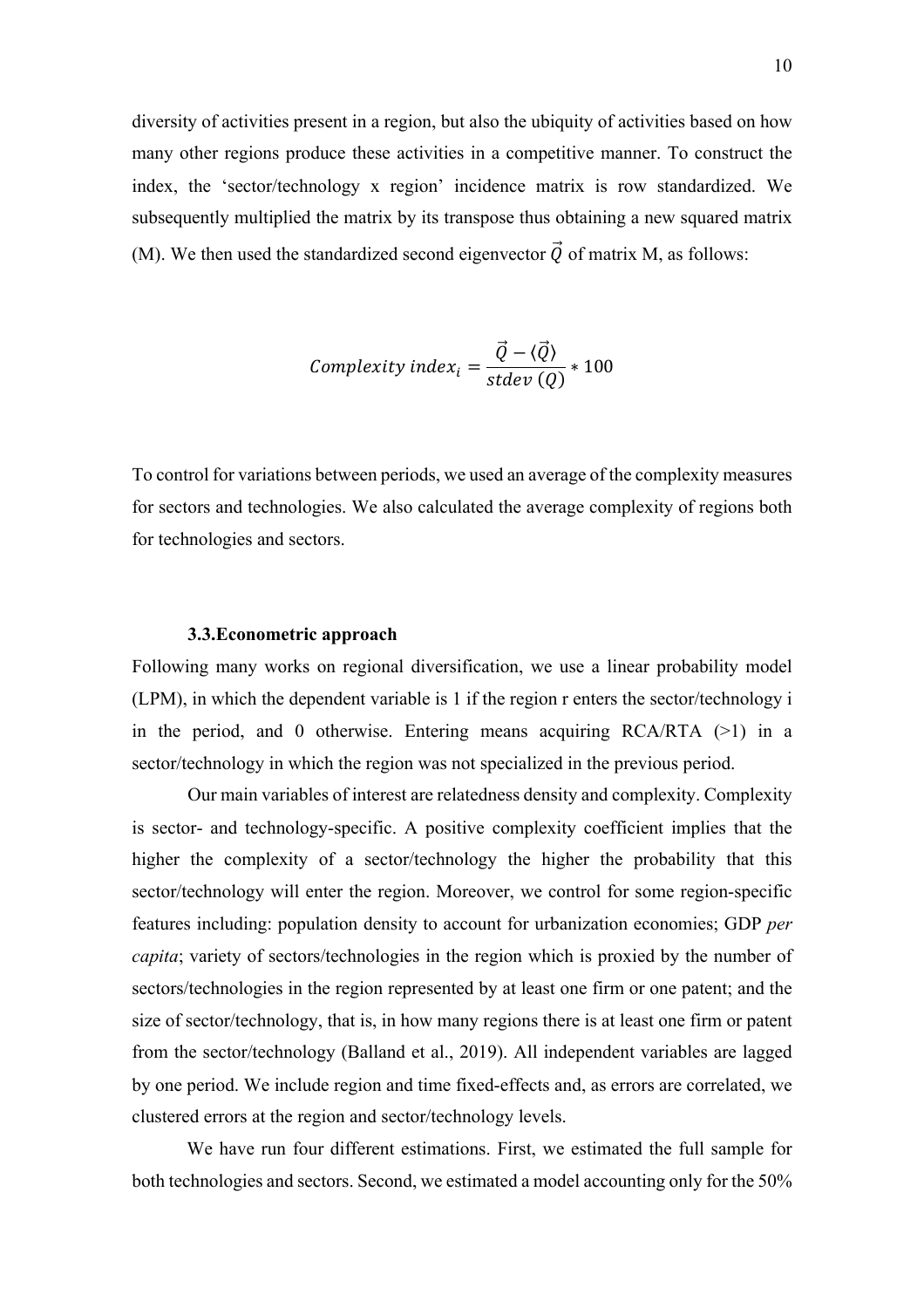most complex sectors and technologies in order to check if effects of relatedness density and complexity are different when we look only at the most complex activities. Finally, we split our sample in two (the 50% most and the 50% least complex regions) in order to see how the diversification process occurs in regions with different complexity levels.

We have the same number of observations for sectors in all periods (137 regions) and 87 sectors). For technologies, this is different. In all periods, the same 35 technologies appear, but we include 30 regions for period 2 and 38 regions for period 3. This variation occurs due to the exclusion of regions with less than 20 patents, as mentioned earlier.

## **4. Results and discussion**

#### **4.1.Econometric modeling**

We analyze the probability that a region develops a new specialization, that is, RCA/RTA, in a sector and technology, the probability that a region develops a new specialization in a high-complex sector and technology, and the probability that high and low complex regions develop new sectoral and technological specializations. We first discuss the results for sectors and then turn to the results on technologies.

Table 1 shows the results for estimations of the full sample and the 50% most complex sectors. As expected, relatedness density has a positive and statistically significant effect on the probability of a region to develop a new sectoral specialization in both models: the greater the relatedness density of a region in a given sector, the higher the probability of this region to develop a specialization in this sector in the next period. The magnitude of relatedness density is slightly smaller in the model that only includes the 50% most complex sectors but the results still suggest that, in order to develop RCA in more complex sectors, regions build on related capabilities. Complexity represents a negative and statistically significant effect in both models, suggesting that the probability of a region to develop a new specialization is smaller the greater the sector's complexity. This is as expected, as complex capabilities are more difficult to develop (Balland et al., 2019).

|                         |                | <b>Full sample</b> |               | 50% most complex sectors |
|-------------------------|----------------|--------------------|---------------|--------------------------|
| Constant                | $0.0551949***$ | 0.1737284          | $0.0628322**$ | 0.1092834                |
|                         | (0.145533)     | (0.1017726)        | (0.0180919)   | (0.1368655)              |
| Relatedness density (t- | $0.0022885***$ | $0.0036257***$     | $0.00213***$  | $0.003147***$            |
|                         | (0.0002064)    | (0.0003148)        | (0.0002575)   | (0.0005369)              |

Table 1 – Entry model for sectors (2006–2019)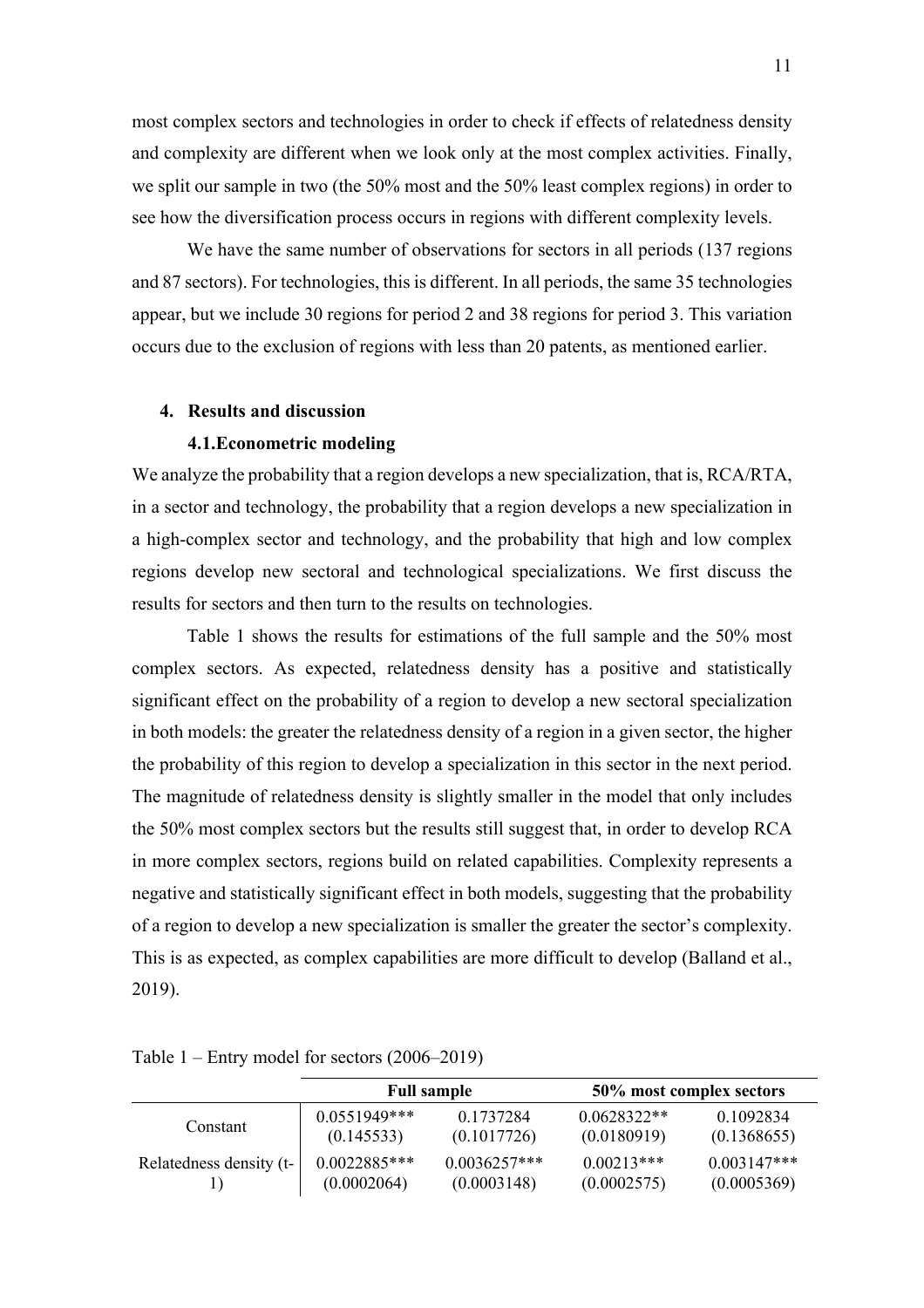| Complexity (t-1)       | $-0.0004799$ *** | $-0.0002346*$   | $-0.0012179***$ | $-0.0011306***$ |
|------------------------|------------------|-----------------|-----------------|-----------------|
|                        | (0.0000904)      | (0.0000979)     | (0.0001541)     | (0.0001599)     |
| Population density (t- | $-0.0000248**$   | $-0.000837$     | $2.07e-06$      | 0.0002684       |
| 1)                     | $(9.23e-06)$     | (0.0004458)     | (0.0000175)     | (0.0008359)     |
| GDP per capita $(t-1)$ | $-1.30e-07$      | $-2.43e-06$     | $8.45e-07*$     | $-8.63e-09$     |
|                        | $(2.58e-07)$     | $(1.49e-06)$    | $(3.51e-07)$    | $(1.54e-06)$    |
| Size of sector $(t-1)$ | $-0.0000297$     | $-8.03e-06$     | 0.0001005       | 0.0001308       |
|                        | (0.000079)       | (0.0000792)     | (0.000114)      | (0.0001142)     |
| Variety of sectors in  | $-0.0002102$     | $-0.0010523$    | 0.0000208       | $-0.000885$     |
| region $(t-1)$         | (0.000156)       | (0.0012002)     | (0.0001526)     | (0.0012364)     |
| Region fixed-effects   | N <sub>o</sub>   | Yes             | N <sub>0</sub>  | Yes             |
| Time fixed-effects     | N <sub>0</sub>   | Yes             | N <sub>0</sub>  | Yes             |
| $R^2$                  | 0.0214           | 0.0335          | 0.0300          | 0.0548          |
| F Stat                 | $51.04***$ (6,   | $3.35***$ (143, | $32.7***$ (6,   | $2.94***$ (143, |
|                        | 8871)            | 8871)           | 4901)           | 4901)           |
| Observations           | 16652            | 16652           | 9387            | 9387            |

#Heteroskedasticity-robust standard errors (clustered at region and sector level) are shown in parentheses.

#Coefficients are statistically significant at the \*p<0.05, \*\*p<0.01, \*\*\*p<0.001

Next, we divide the sample into two groups: the 50% most and 50% least complex regions, based on the sectors in which they are already specialized. This analysis follows Balland and Rigby (2017) and Hidalgo and Hausmann (2009), who argue that the local economic structure reflects the set of capabilities available. Regions with a higher average complexity are the ones that are expected to manage to perform more complex activities. Table 2 presents the main findings.

Table 2 – Entry model for sectors in the most and least complex regions (2006–2019)

|                         |                | 50% most complex regions | 50% least complex regions |                 |  |
|-------------------------|----------------|--------------------------|---------------------------|-----------------|--|
| Constant                | 0.0593003      | 0.3123494                | $0.0815606$ ***           | $-0.4314623$    |  |
|                         | (0.0305667)    | (0.2977713)              | (0.018886)                | (0.5644809)     |  |
| Relatedness density (t- | $0.0022711***$ | $0.0037254***$           | $0.0013709$ **            | $0.0017142**$   |  |
|                         | (0.0002711)    | (0.0004206)              | (0.0004014)               | (0.0005344)     |  |
| Complexity (t-1)        | 0.0001408      | $0.0002509*$             | $-0.0014001$ ***          | $-0.0012947***$ |  |
|                         | (0.000118)     | (0.000125)               | (0.0001422)               | (0.0001686)     |  |
| Population density (t-  | $-0.0000158$   | $-0.0010225*$            | $6.72e-06$                | 0.0041753       |  |
|                         | $(9.53e-06)$   | (0.0004722)              | (0.0000995)               | (0.0049631)     |  |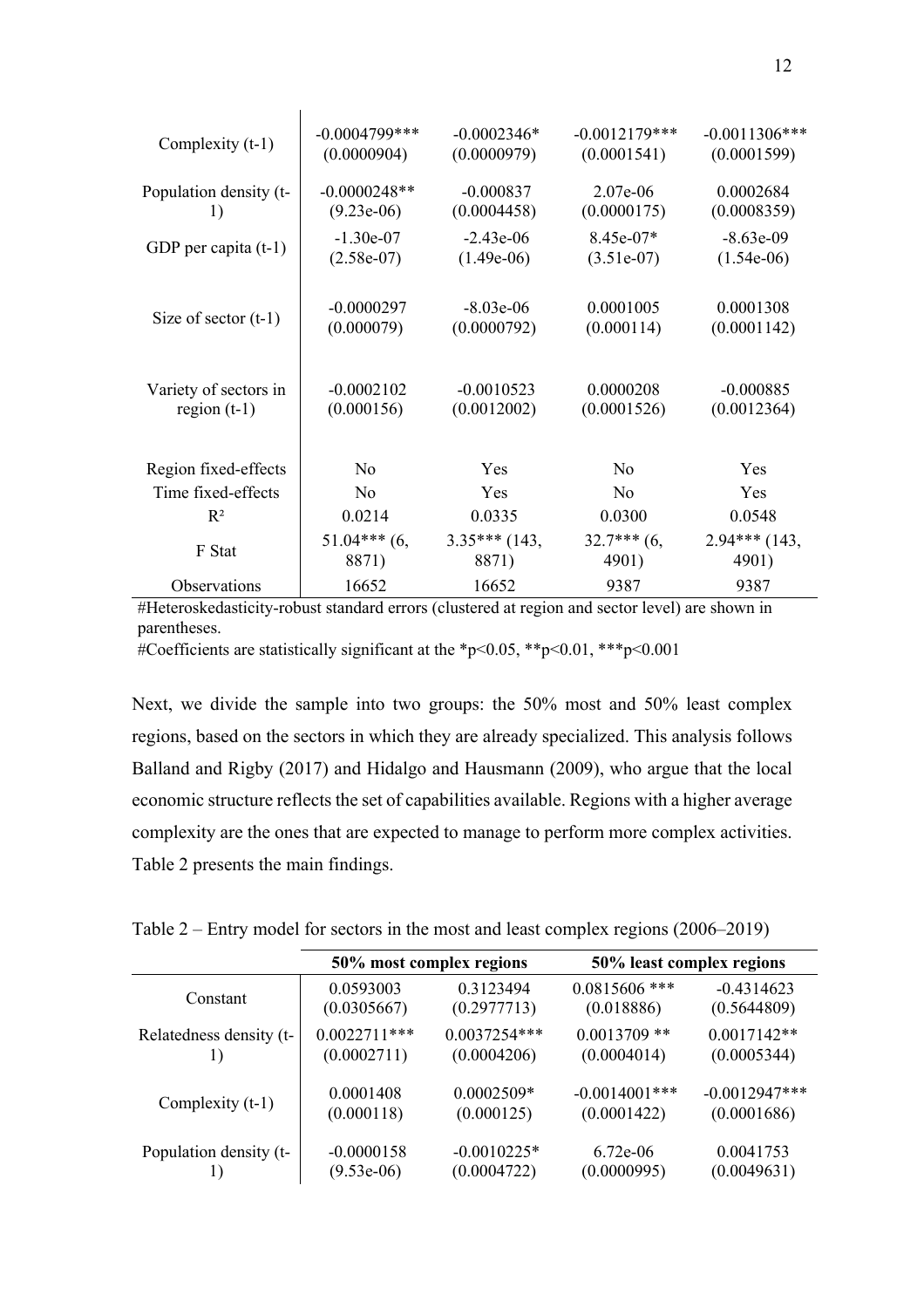| GDP per capita $(t-1)$ | 07)            | 6.16e-08 (3.30e- 1.44e-06 (3.26e-<br>06) | $-1.29e-07$<br>$(4.20e-07)$ | $-3.32e-06*$<br>$(1.67e-06)$ |
|------------------------|----------------|------------------------------------------|-----------------------------|------------------------------|
| Size of sector $(t-1)$ | $-0.0002547*$  | $-0.0002202$                             | $0.0002187*$                | $0.0002343*$                 |
|                        | (0.0001278)    | (0.0001288)                              | (0.0000998)                 | (0.0001)                     |
| Variety of sectors in  | $-0.0003988$   | $-0.0032144$                             | $-0.0000287$                | 0.0007959                    |
| region) $(t-1)$        | (0.0003398)    | (0.0038111)                              | (0.0001916)                 | (0.0013509)                  |
| Region fixed-effects   | N <sub>o</sub> | Yes                                      | N <sub>0</sub>              | <b>Yes</b>                   |
| Time fixed-effects     | N <sub>0</sub> | <b>Yes</b>                               | N <sub>o</sub>              | <b>Yes</b>                   |
| $R^2$                  | 0.0131         | 0.0263                                   | 0.0368                      | 0.0458                       |
| F Stat                 | $13.10***$ (6, | $2.27***$ (73,                           | $42.14***$ (6,              | $4.12***$ (75,               |
|                        | 3918)          | 3918                                     | 4888)                       | 4888)                        |
| Observations           | 7262           | 7262                                     | 9270                        | 9270                         |

#Heteroskedasticity-robust standard errors (clustered at the region and sector level) are shown in parentheses.

#Coefficients are statistically significant at the  $\frac{1}{2}p \leq 0.05$ ,  $\frac{1}{2}p \leq 0.01$ ,

 $***p<0.001$ .

Table 2 shows that both types of regions are positively impacted by relatedness density. However, the findings suggest that the most and the least complex regions are subject to different patterns of diversification in terms of complexity. The likelihood of the most complex regions to develop new sectoral specializations is positively impacted by sector complexity, at least in the fixed-effect estimation. This is not true for the least complex regions, as complexity shows a negative and statistically significant effect. This result indicates that the most complex regions in Brazil have more diverse and exclusive capabilities, which enhances their ability to develop new complex activities with greater potential economic benefits. Less complex regions are more likely to enter less complex sectors.

Table 3 presents the findings for technologies. Again, relatedness density shows a positive and statistically significant effect, with the exception of the fixed-effects estimation for the 50% most complex technologies. For the 50% most complex technologies, the magnitude of relatedness density is slightly smaller. In terms of complexity, we see that all estimations present a negative sign, but the coefficients are not statistically significant, in contrast to our analyses on sectors. Complexity of a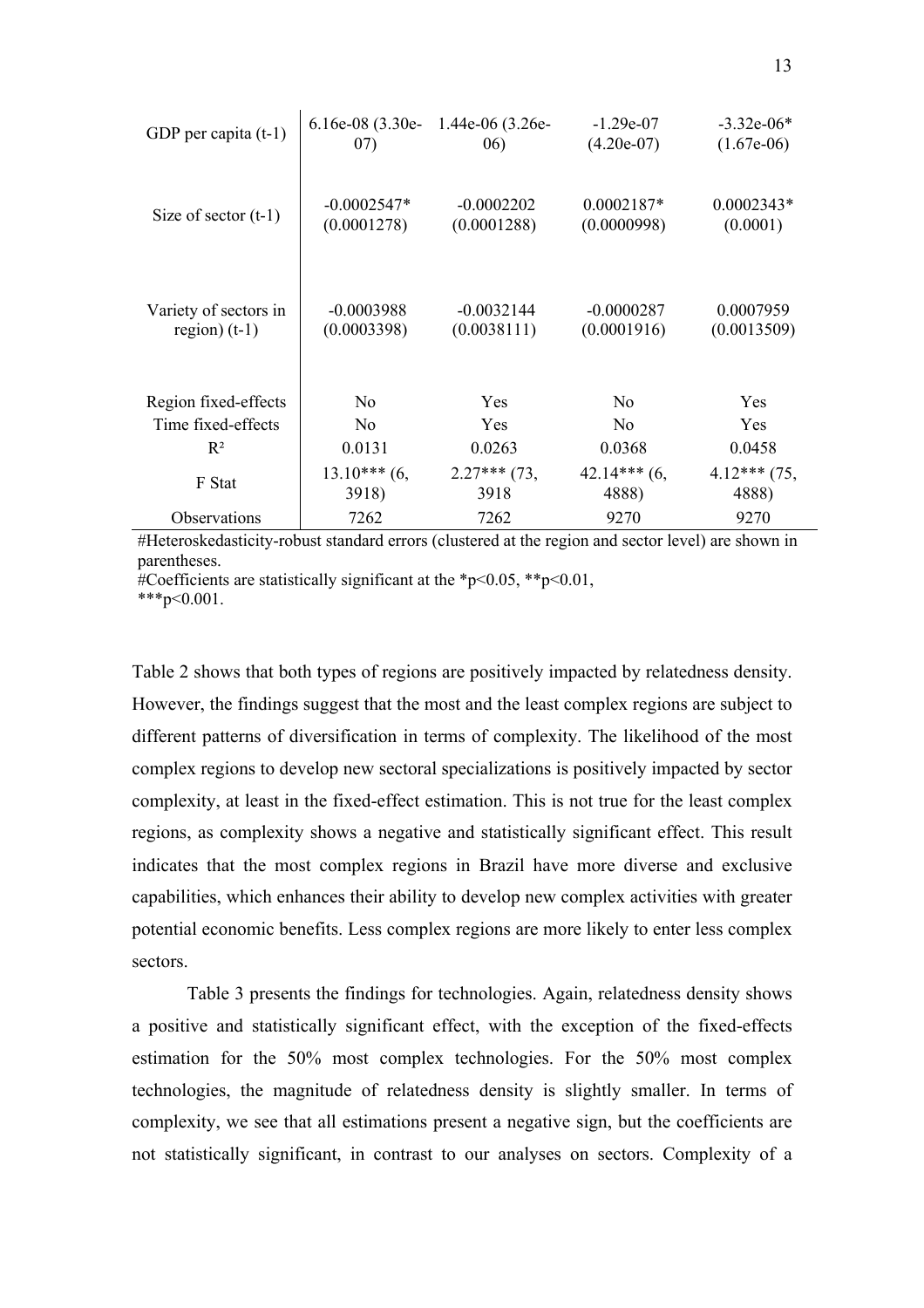technology does not have an effect on the probability of regions to develop new technological specializations in a region.

|                         | <b>Full sample</b>     |                         | 50% most complex technologies |                        |  |
|-------------------------|------------------------|-------------------------|-------------------------------|------------------------|--|
| Constant                | $-0.0284689$           | $-2.327555*$            | 0.0164175                     | 0.0405686              |  |
|                         | (0.0489369)            | (1.002673)              | (0.0713526)                   | (1.297333)             |  |
| Relatedness density (t- | $0.0023933***$         | $0.0019908$ **          | $0.0019846**$                 | 0.0010053              |  |
| 1)                      | (0.0005705)            | (.0006076)              | (0.0007038)                   | (0.0008013)            |  |
| Complexity (t-1)        | $-0.0001115$           | $-0.0000454$            | $-0.0008191$                  | $-0.0008384$           |  |
|                         | (0.0004348)            | (0.0004539)             | (0.0008016)                   | (0.0008136)            |  |
| Population density (t-  | 7.56e-07               | 0.0007179               | 0.000045                      | $-0.000993$            |  |
| 1)                      | (0.000025)             | (0.0011734)             | (0.0000401)                   | (0.0018923)            |  |
| GDP per capita (t-1)    | 5.17e-07 (8.10e-       | 0.0000154               | $-1.42e-07$                   | 0.0000164              |  |
|                         | (07)                   | (0.000012)              | $(1.05e-06)$                  | (0.0000162)            |  |
| Size of technology (t-  | $0.0043992***$         | $0.0044344***$          | $0.0039042**$                 | $0.0042211***$         |  |
| 1)                      | (0.000935)             | (0.0009342)             | (0.0011683)                   | (0.0011711)            |  |
| Stock of regional       | 0.0011748              | 0.1838097*              | 0.0028891                     | $-0.0101782$           |  |
| knowledge (t-1)         | (0.0011029)            | (0.0914242)             | (0.0014765)                   | (0.1156382)            |  |
| Region fixed-effects    | No                     | Yes                     | No                            | Yes                    |  |
| Time fixed-effects      | No                     | Yes                     | No                            | Yes                    |  |
| $R^2$                   | 0.0243                 | 0.0812                  | 0.0321                        | 0.1072                 |  |
| F Stat                  | $9.75***$ (6,<br>1506) | $9.37***$ (59,<br>1506) | $6.37***$ $(6, 800)$          | $4.75***$ (59,<br>800) |  |
| Observations            | 2204                   | 2204                    | 1180                          | 1180                   |  |

Table 3 – Entry models for technologies (2006–2019)

#Heteroskedasticity-robust standard errors (clustered at the region and sector level) are shown in parentheses.

#Coefficients are statistically significant at the \*p<0.05, \*\*p<0.01, \*\*\*p<0.001

Table 4 presents the findings when splitting the sample into the most and least complex regions according to their technological endowment. We observe different diversification patterns between the two groups. The relatedness density coefficient is positive in both cases, but it is only statistically significant for the least complex regions: relatedness is important for technological diversification in low-complexity regions but not in highcomplexity regions. The complexity variable is positive and significant for technological diversification in the most complex regions but negative and significant for the least complex regions. That is to say, the higher the complexity of a technology the lower the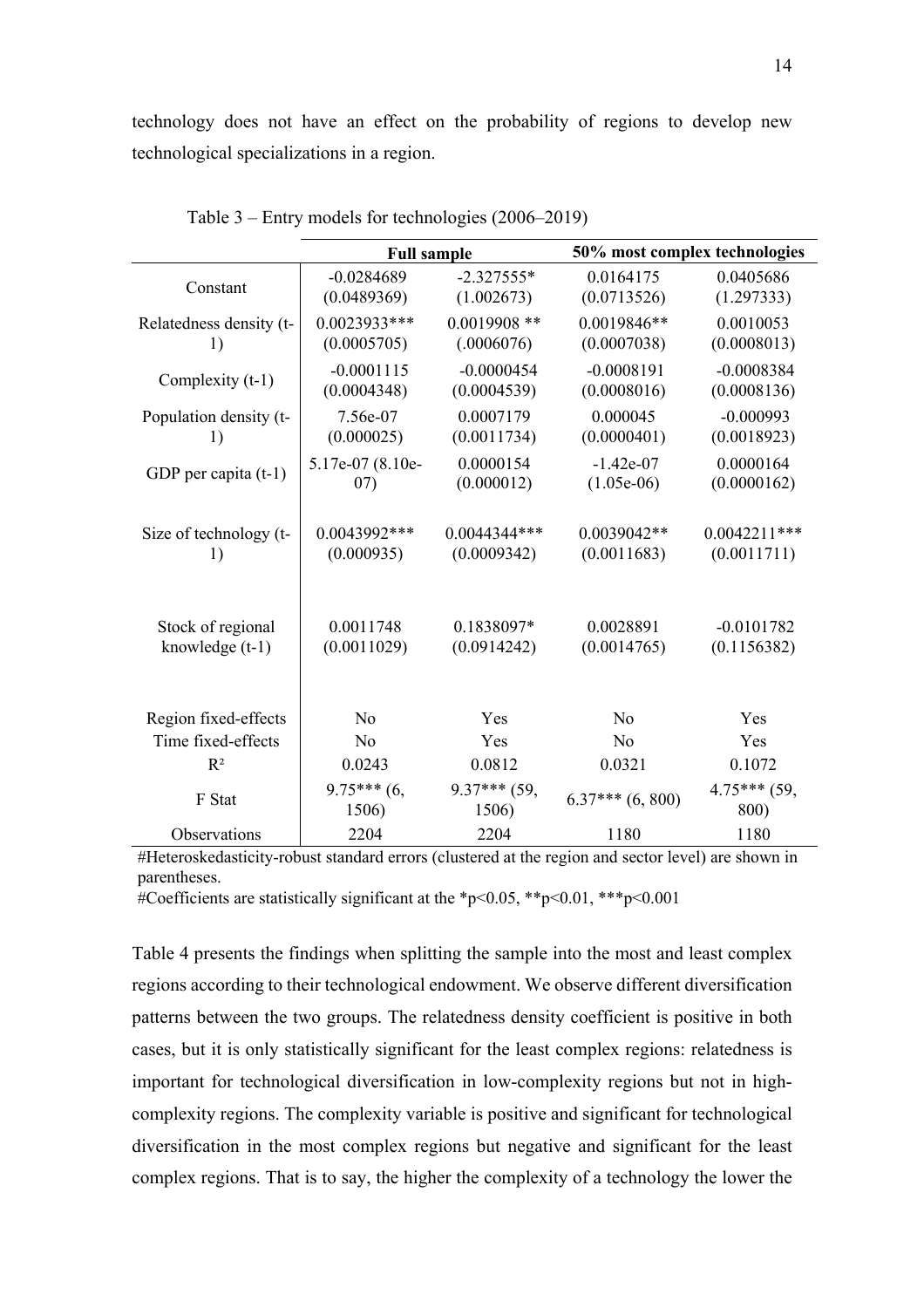probability that this technology will enter the low-complexity region, in contrast to the case of high-complexity regions. We found similar findings for sectoral diversification reported earlier in this section.

|                         | 50% most complex regions |                        | 50% least complex regions |                        |
|-------------------------|--------------------------|------------------------|---------------------------|------------------------|
| Constant                | $-0.0132546$             | $-0.1051717$           | 0.1982948*                | 0.2073085              |
|                         | (0.0895805)              | (0.1765559)            | (0.0909253)               | (0.5865322)            |
| Relatedness density (t- | 0.0003471                | $-0.0001913$           | $0.0047638***$            | 0.0035174**            |
| 1)                      | (0.0010003)              | (0.0010487)            | (0.0009236)               | (0.0010197)            |
| Complexity (t-1)        | $0.0031818***$           | 0.0033978***           | $-0.0030147***$           | $-0.0031472***$        |
|                         | (0.0007999)              | (0.0008229)            | (0.0007061)               | (0.0007241)            |
| Population density (t-  | $-0.0000474$             | $-0.0001967$           | 6.68e-06                  | 0.0001112              |
| 1)                      | (0.0000384)              | (0.0017637)            | (0.0000344)               | (0.0016023)            |
| GDP per capita $(t-1)$  | $-1.52e-06$              | 0.0000142              | $-2.92e-08$               | 6.11e-07               |
|                         | $(1.67e-06)$             | (0.000016)             | $(1.04e-06)$              | (0.0000176)            |
| Size of technology (t-  | 0.0040832*               | $0.0042716*$           | 0.0025112                 | 0.0025843              |
| 1)                      | (0.0016775)              | (0.0017137)            | (0.0015611)               | (0.0015679)            |
| Stock of regional       | 0.0001078                | $-0.0050766$           | $-0.0006323$              | 0.0023968              |
| knowledge $(t-1)$       | (0.0018019)              | (0.010956)             | (0.0019855)               | (0.0212229)            |
| Region fixed-effects    | No                       | Yes                    | No                        | Yes                    |
| Time fixed-effects      | No                       | Yes                    | No                        | Yes                    |
| $R^2$                   | 0.0254                   | 0.0601                 | 0.0823                    | 0.1049                 |
| F Stat                  | $3.53***(6,501)$         | $2.24***$ (23,<br>501) | $12.07***$ (6,<br>499)    | $4.94***$ (22,<br>499) |
| Observations            | 810                      | 810                    | 816                       | 816                    |

Table 4 - Entry model for technologies in the most and least complex regions (2006-2019)

j.

#Heteroskedasticity-robust standard errors (clustered at the region and economic sector level) are shown in parentheses.

#Coefficients are statistically significant at the \*p<0.05, \*\*p<0.01, \*\*\*p<0.001

In sum, results point out that different types of regions are characterized by different patterns of diversification. Relatedness density turns out to be important for technological diversification in low-complexity regions but not in high-complexity regions. This is different for sectoral diversification where relatedness density mattered also in highcomplex regions. Complexity shows a consistent pattern: it is negatively correlated with technological and sectoral diversification in less complex regions but positively correlated in more complex regions.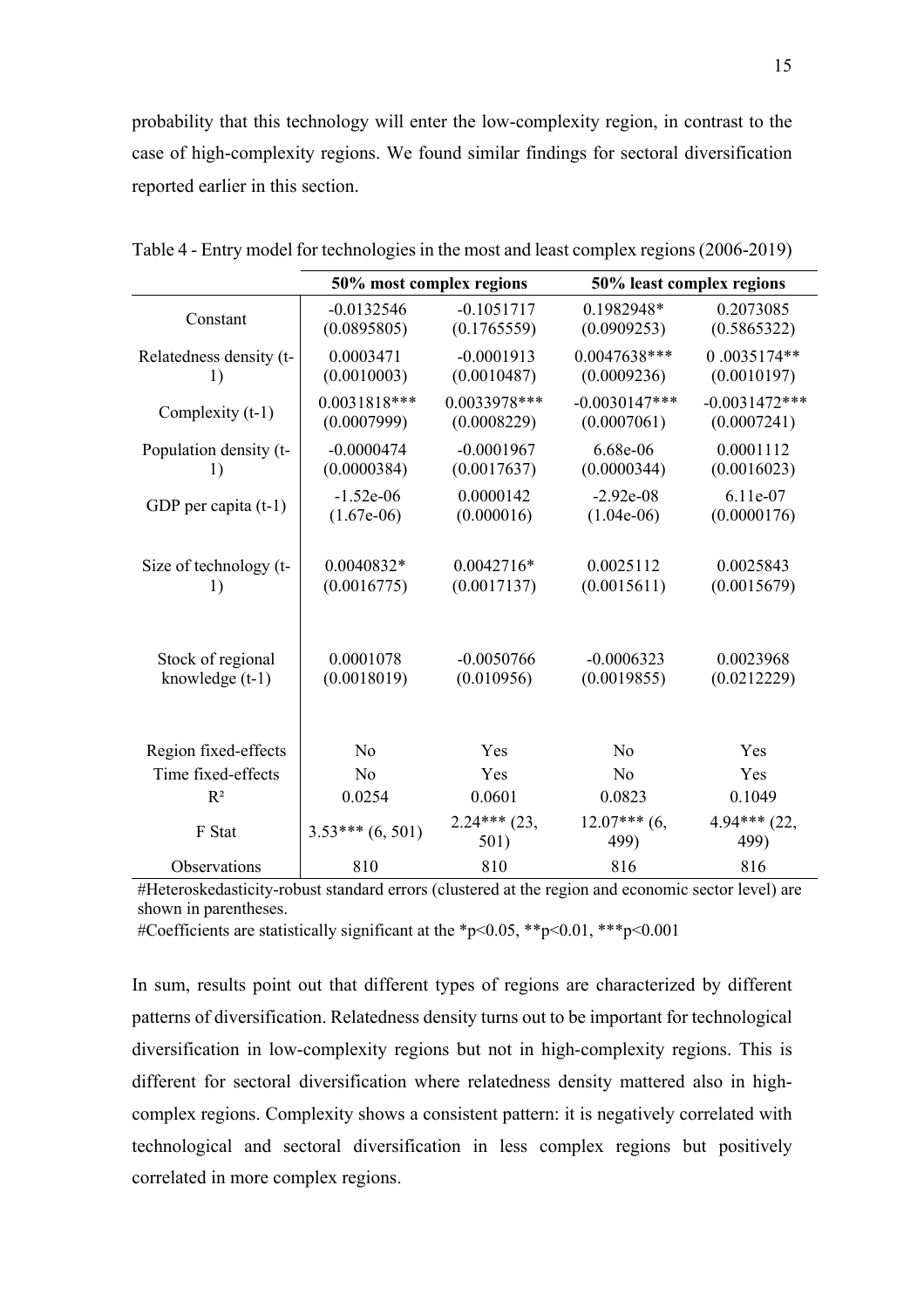## **4.2.Diversification opportunities of regions**

To further assess how diversification opportunities differ between types of regions, we classified the 137 Brazilian meso-regions into three groups: central, intermediate and peripheral regions. The first group is composed of 24 regions, mainly metropolitan areas of state capitals; the second is composed of 18 regions, mainly from the southeastern and southern states; and the last group is composed of 95 regions from all over the country. To make this classification, we adapted Marsan and Maguire  $(2011)$ , using the variables available at the regional level for Brazil. We used the average data from the period 2006 to 2019 for the following variables: agriculture, industry and services GDP, the share of the population with tertiary education, population density, GDP *per capita*, applied patents per million inhabitants (based on our patents database) and average regional complexity. Next, we conducted a cluster analysis, based on the Canberra distance in which clusters are formed according to the distance between pairs of points in a vector space (Faisal et al., 2020).

We make use of the framework of Balland et al. (2019) to identify diversification opportunities of each region in terms of relatedness and complexity. For illustrative purposes, we took a representative example of each of the three types of regions: São Paulo Metropolitan Area as an example of a central region; Northeast of Rio Grande do Sul as an example of an intermediate region; and São Francisco Pernambucano as an example of a peripheral region. The diversification opportunities of each of the three regions are plotted for both sectors and technologies in Figures 1, 2 and 32. Each dot represents a sector or a technology in which the region has RCA/RTA or not. The green dots represent the sectors and technologies in which the region is already specialized, and the red dots are the ones in which the region is not specialized. That is to say, the red dots represent potential entrants in the regions and score high or low on relatedness and complexity.

The case of São Paulo Metropolitan Area is presented in Figure 1. A clear pattern emerges for sectors. The sectors in which the region is already specialized (RCA=1) show a high level of relatedness density. As expected, relevant and supportive capabilities

 $1$ <sup>1</sup> The authors employed cluster techniques to classify the OECD regions in 8 groups, according to 12 socio-economic and innovation-related variables.

<sup>2</sup> It is worth mentioning that only two regions from the peripheral group had patent applications in our database.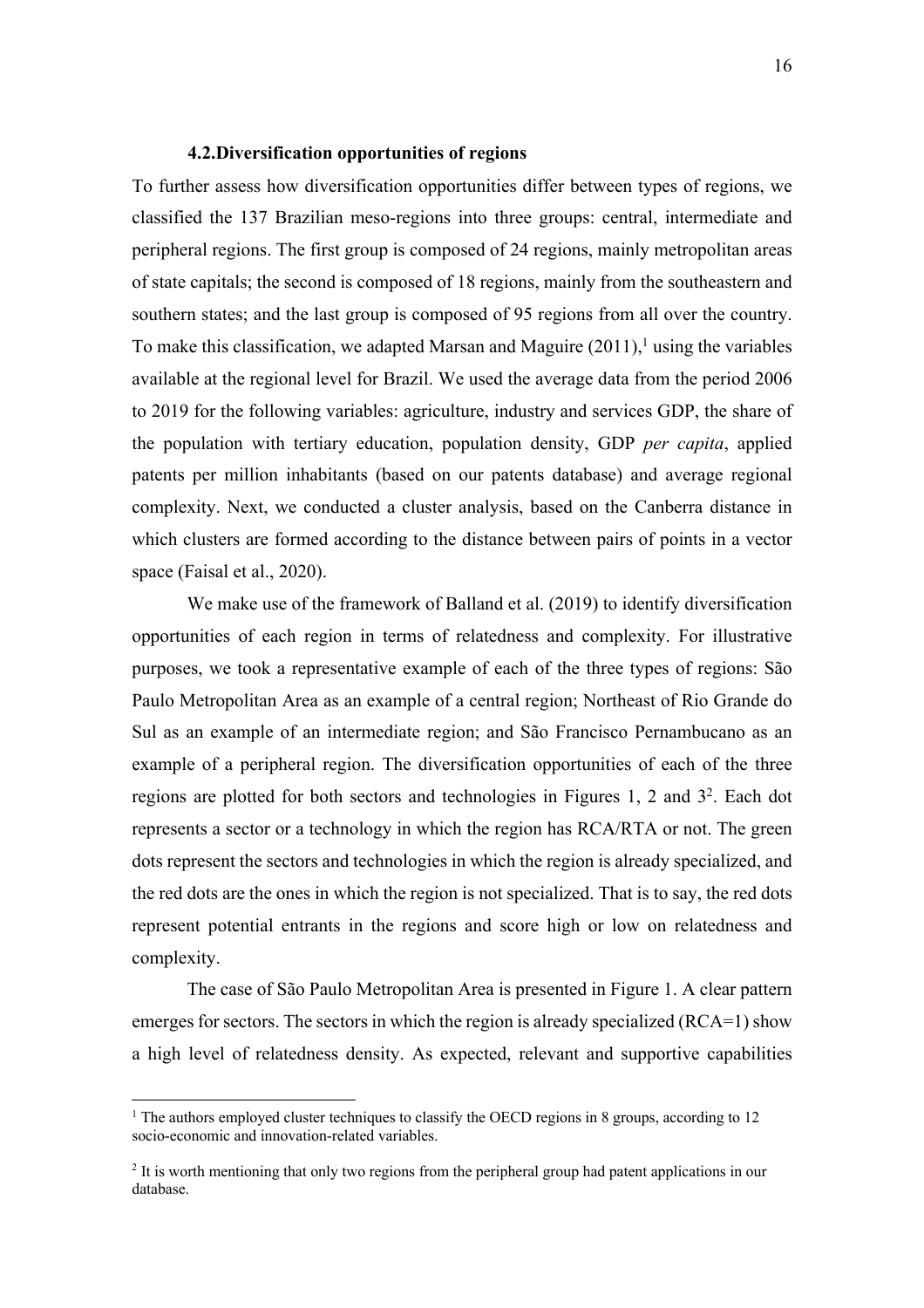(related sectors) have a high presence in the region. Luckily for the region, these also turn out to be the sectors with the highest complexity. Moreover, there is a positive relationship between relatedness and complexity, implying that the region has most diversification opportunities (RCA=0) in complex sectors (there are a few red dots with high relatedness density such as manufacture of other transport equipment and health activities), but least opportunities in non-complex sectors, as reflected in their low relatedness density. For technologies, the relationship between relatedness and complexity is less straightforward. Existing specializations (RTA=1) are both in low and high-complex technologies. The same applies for diversification opportunities (RTA=0). Figure 1b shows there are many opportunities for diversifying into complex technologies, in which the São Paulo Metropolitan Area has high relatedness density, such as computer technologies and semiconductors. Policy could focus on those potential sectors and technologies (RCA/RTA=0) in the region that score high on both complexity and relatedness density. The São Paulo Metropolitan area may conduct a related diversification policy approach (Balland et al. 2019), targeting complex activities in which they have strong local capabilities.





The case of the Northeast of Rio Grande do Sul is presented as an example of an intermediate region in Figure 2. The region appears to be specialized in both low and high complex sectors (RCA=1). There is no clear positive relationship between relatedness and complexity as in the São Paulo Metropolitan Area. As expected, most of those sectors score relatively higher on relatedness as compared to sectors in which the region is not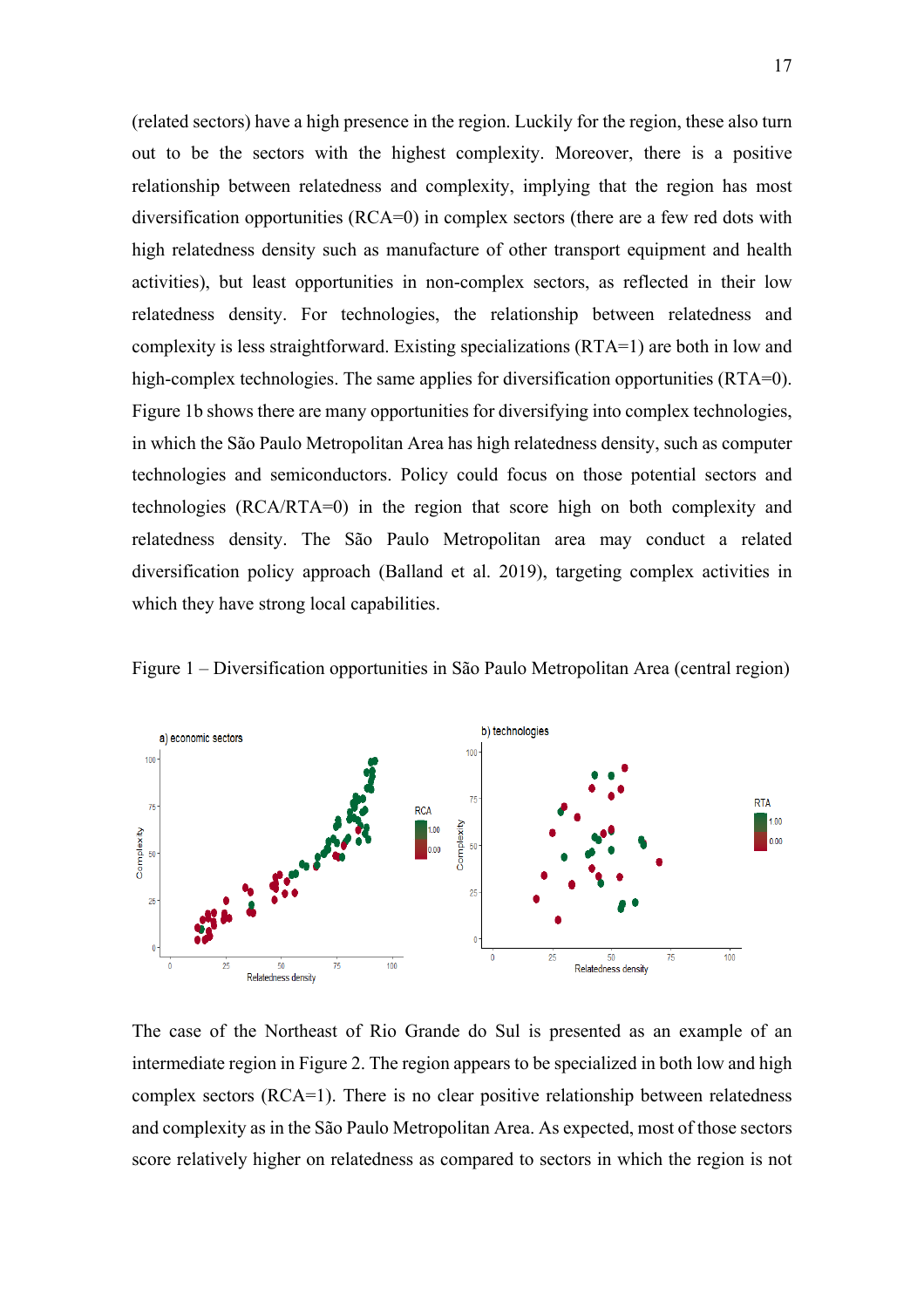specialized (RCA=0). There are still some diversification opportunities in complex sectors in the region, such as manufacture of pharmaceutical products. Regarding technologies, the region is specialized in only a few technologies (RTA=1), almost all of them low complexity technologies. Prospects for diversification in complex technologies are relatively low, as most of them show a relatedness density of lower than 25. All in all, this region has some potential to move into complex sectors and technologies but these opportunities are much lower than the São Paulo Metropolitan Area. More opportunities exist for low complexity activities which could be a second-best policy option.

Figure 2 – Diversification opportunities in Northeast of Rio Grande do Sul (intermediate region)



The case of São Francisco Pernambucano is presented in Figure 3. This peripheral region sharply contrasts the cases of the two other regions. For sectors, Figure 3a shows a negative relationship between relatedness and complexity. The region is primarily specialized in low-complex sectors, and diversification opportunities are in low-complex rather than high-complex sectors. Looking at technologies, the region has a limited number of specializations. There is also a shortage of diversification opportunities: for almost all technologies, relatedness density scores are low. While being low in general, diversification opportunities are even lower for high-complex technologies. Such a picture is indicative of the challenge to construct policies that aim to enhance the ability of peripheral regions to diversify into more complex activities (Boschma, 2022a).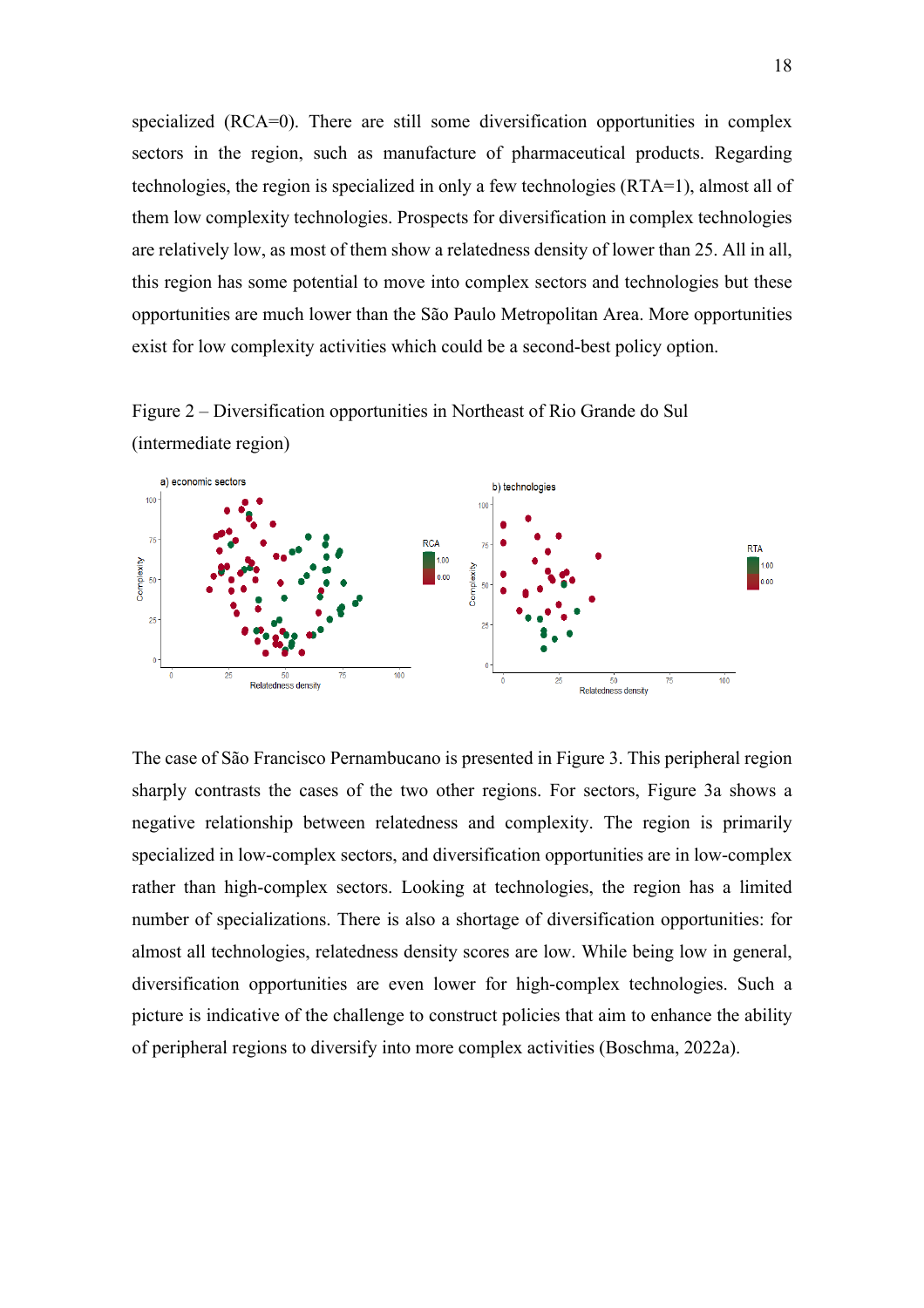

Figure 3 – Diversification opportunities in São Francisco Pernambucano (peripheral

In sum, the diversification process is very region-specific. Diversification opportunities of regions turn out to be very different. We found striking differences between the three categories of regions, but also across individual regions.

#### **5. Conclusion**

This article aimed to investigate the sectoral and technological diversification process in an emerging economy context and to explore different diversification patterns that occur in regions with varying levels of complexity levels, taking Brazil as case.

We found that relatedness enhances the ability of regions to diversify into new sectors and new technologies. In other words, sectors and technologies requiring similar capabilities to those available in the regional portfolio are more likely to enter the region. This is in line with other studies (Alonso & Martín, 2019; Boschma, 2017; Galetti et al., 2021). There is one exception: relatedness is not as important for technological diversification in high-complexity regions. This comes close to what other studies on diversification found at the national (Petralia et al. 2017; Pinheiro et al. 2021) and the regional scale (Xiao et al., 2018; Zhu et al., 2017). More advanced regions are less impacted by relatedness when diversifying. This may be attributed to their strong research and innovation capacity (Xiao et al., 2018; Zhu et al., 2017) and the role of foreign investments (Breul & Pruss, 2022; He et al., 2018).

Broadly speaking, we found that complexity is negatively correlated with regional diversification: the higher the complexity of a sector or a technology, the lower the probability that it will enter a region. This reflects the fact that complex activities are more difficult to develop (Balland et al. 2019). In high-complexity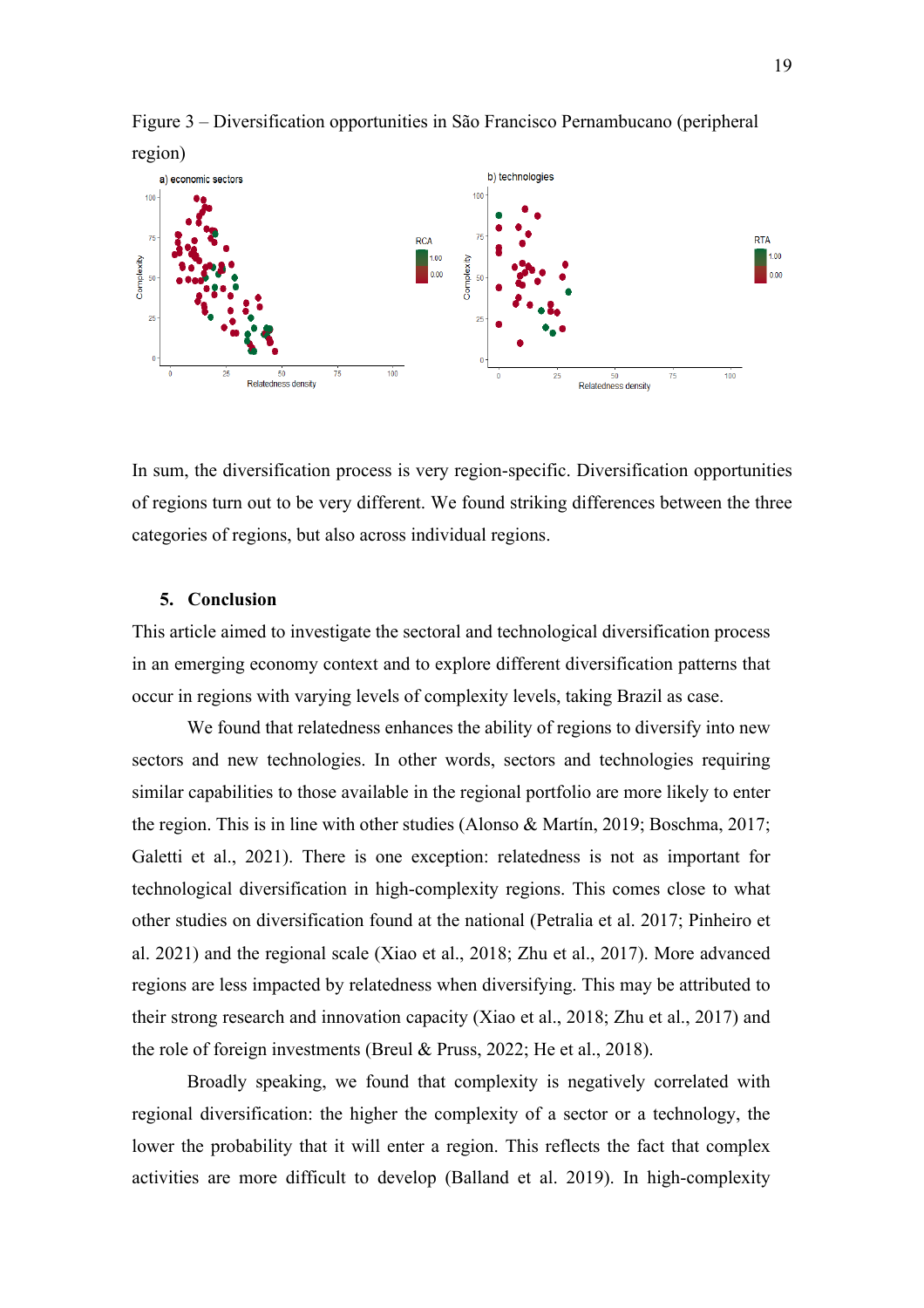regions, however, the opposite is true: complexity now turns into a positive effect for both sectoral and technological diversification. These results seem to be in line with recent studies at the national (Hartmann et al. 2021; Pinheiro et al. 2021) and regional scale (Pinheiro et al. 2022) that argued that low complexity economies are more likely to enter low complexity products, as they are more related to them, while more complex economies are more likely to diversify towards complex products.

Our study underlines that regions with varying complexity levels are characterized by different types of diversification. This affects not only the role of relatedness in the diversification process, but also impacts the tendency of regions to diversify in low or high-complex activities. Our study also demonstrated that the diversification opportunities of regions look very different. We reported striking differences between three categories of regions (central, intermediate, peripheral). Central regions – corresponding to more developed urban areas – have the best opportunities to diversify in complex sectors. Peripheral (less developed) regions have diversification opportunities only in low-complexity sectors. Central regions also show more opportunities to develop new complex technologies than intermediate regions where most opportunities are in low-complex activities. The capabilities of peripheral regions leave them with little opportunities to develop new technologies.

These findings have policy implications. Much debate on regional diversification opportunities has centered around Smart Specialization policies in Europe (Balland et al., 2019; Foray, 2016; McCann & Ortega-Argilés, 2015). Hartmann et al. (2021) argued that emerging economies that adopted smart policies in the past, such as South Korea and Singapore, were the ones that managed to move up to more complex activities. The justification for adopting such policies in emerging economies, according to Hartmann et al. (2021), is the fact that these countries are more related to low-complex products, however, at the same time, they have the basic skills to produce more complex and high-value-added activities. Our study shows such policy should be made region-specific, as local capabilities provide opportunities but also set limits to what can be achieved by Smart Specialization policies to diversify into low or complex activities.

Needless to say, our findings have limitations and also open up new research questions. First, although we differentiate regions according to their degree of complexity, it would be interesting to explore which other characteristics determine the type of prevailing diversification pattern. Moreover, our analysis was focused on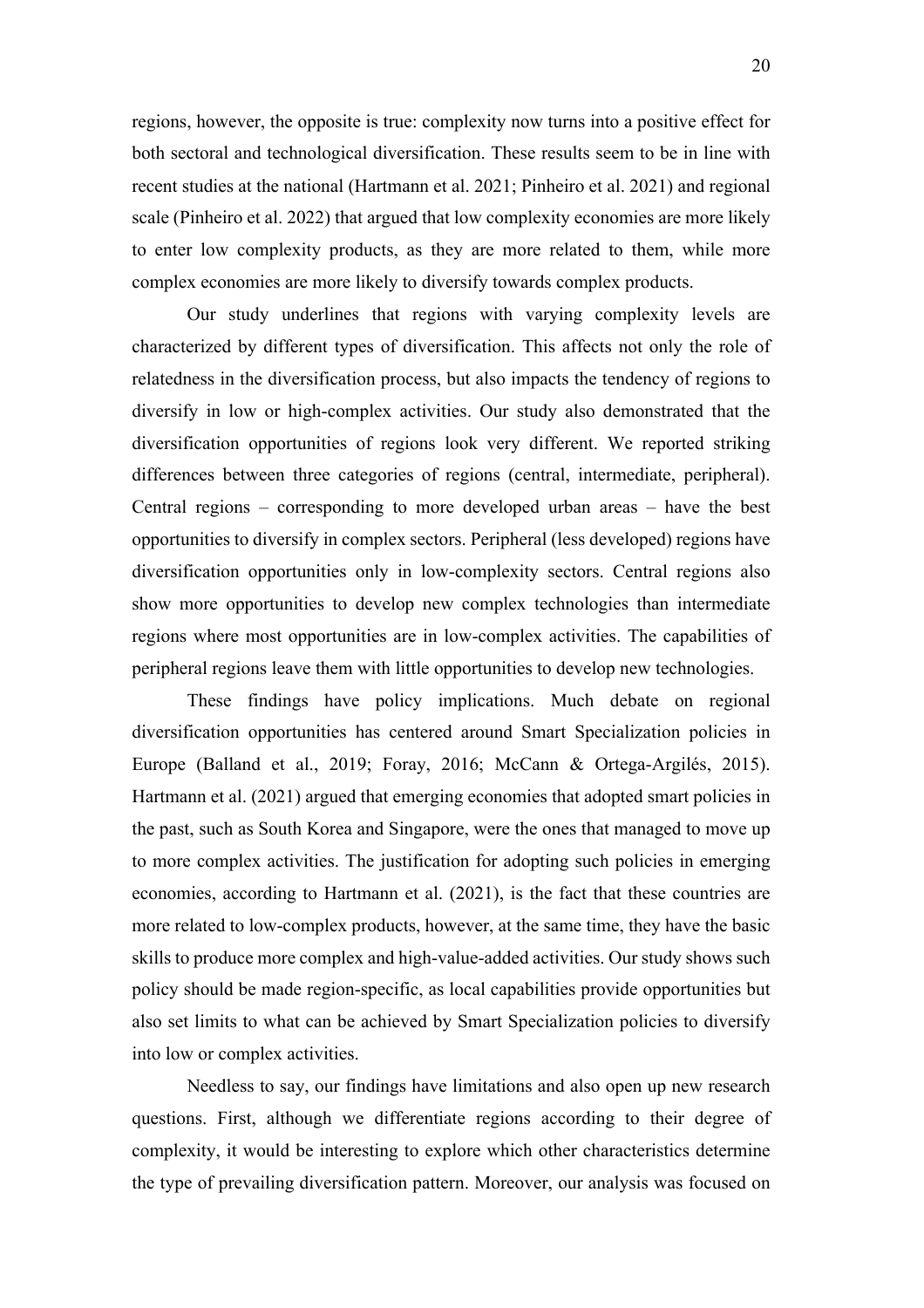the local endowments of regions. We did not explore how regions could benefit from external inputs, such as collaboration with other regions (Balland & Boschma, 2021; Barzotto et al., 2019), FDI (Alonso & Martín, 2019) or global value chains (Boschma, 2022b). This investigation would be relevant especially for peripheral regions, which suffer from a limited stock of local capabilities (Balland & Boschma, 2021).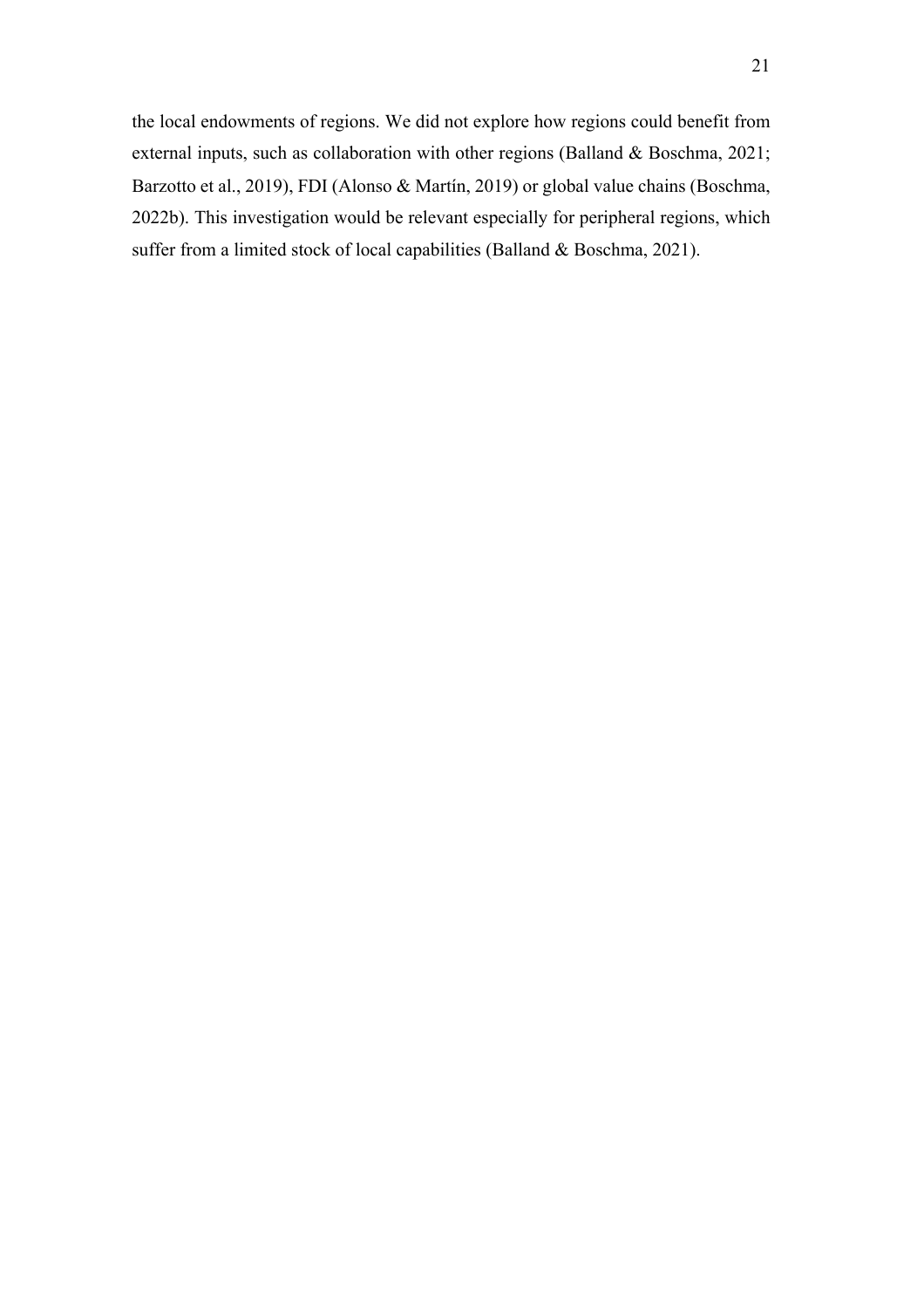# **References**

- Abramovitz, M. (1986). Catching Up, Forging Ahead, and Falling Behind. *The Journal of Economic History*, *46*(2).
	- https://doi.org/10.1017/S0022050700046209
- Aghion, P., & Howitt, P. (1992). A Model of Growth Through Creative Destruction. *Econometrica*, *60*(2). https://doi.org/10.2307/2951599
- Alonso, J. A., & Martín, V. (2019). Product relatedness and economic diversification at the regional level in two emerging economies: Mexico and Brazil. *Regional Studies*, *53*(12). https://doi.org/10.1080/00343404.2019.1605441
- Andersson, M., Bjerke, L., & Karlsson, C. (2013). Import flows: Extraregional linkages stimulating renewal of regional sectors? *Environment and Planning A*, *45*(12). https://doi.org/10.1068/a45732
- Antonelli, C., Crespi, F., & Quatraro, F. (2020). Knowledge complexity and the mechanisms of knowledge generation and exploitation: The European evidence. *Research Policy*. https://doi.org/10.1016/j.respol.2020.104081
- Audretsch, D. B., & Feldman, M. P. (1996). R&D Spillovers and the Geography of Innovation and Production. *American Economic Review*, *86*(3). https://doi.org/10.2307/2118216
- Balland, P. A. (2017). *Economic Geography in R: Introduction to the EconGeo package* (No. 17; 09).
- Balland, P.A., & Boschma, R. (2021). Complementary interregional linkages and Smart Specialisation: an empirical study on European regions. *Regional Studies*, *55*(6). https://doi.org/10.1080/00343404.2020.1861240
- Balland, P.A., Boschma, R., Crespo, J., & Rigby, D. L. (2019). Smart specialization policy in the European Union: relatedness, knowledge complexity and regional diversification. *Regional Studies*, *53*(9). https://doi.org/10.1080/00343404.2018.1437900
- Balland, P.A., Jara-Figueroa, C., Petralia, S. G., Steijn, M. P. A., Rigby, D. L., & Hidalgo, C. A. (2020). Complex economic activities concentrate in large cities. *Nature Human Behaviour*, *4*(3). https://doi.org/10.1038/s41562-019-0803-3
- Balland, P.A., & Rigby, D. (2017). The Geography of Complex Knowledge. *Economic Geography*, *93*(1). https://doi.org/10.1080/00130095.2016.1205947
- Barzotto, M., Corradini, C., Fai, F. M., Labory, S., & Tomlinson, P. R. (2019). Enhancing innovative capabilities in lagging regions: An extra-regional collaborative approach to RIS3. *Cambridge Journal of Regions, Economy and Society*, *12*(2). https://doi.org/10.1093/cjres/rsz003
- Boschma, R. (2017). Relatedness as driver of regional diversification: a research agenda. *Regional Studies*, *51*(3). https://doi.org/10.1080/00343404.2016.1254767
- Boschma, R. (2022a). Designing Smart Specialization Policy: relatedness, unrelatedness, or what? In M. Anderson, C. Karlsson, & S. Wixe (Eds.), *Handbook of Spatial Diversity and Business Economics*. Oxford University Press.
- Boschma, R. (2022b). Global Value Chains from an Evolutionary Economic Geography perspective: a research agenda. *Area Development and Policy*. https://doi.org/10.1080/23792949.2022.2040371
- Boschma, R. A. (2004). Competitiveness of regions from an evolutionary perspective. *Regional Studies*, *38*(9). https://doi.org/10.1080/0034340042000292601
- Boschma, R., Balland, P. A., & Kogler, D. F. (2015). Relatedness and technological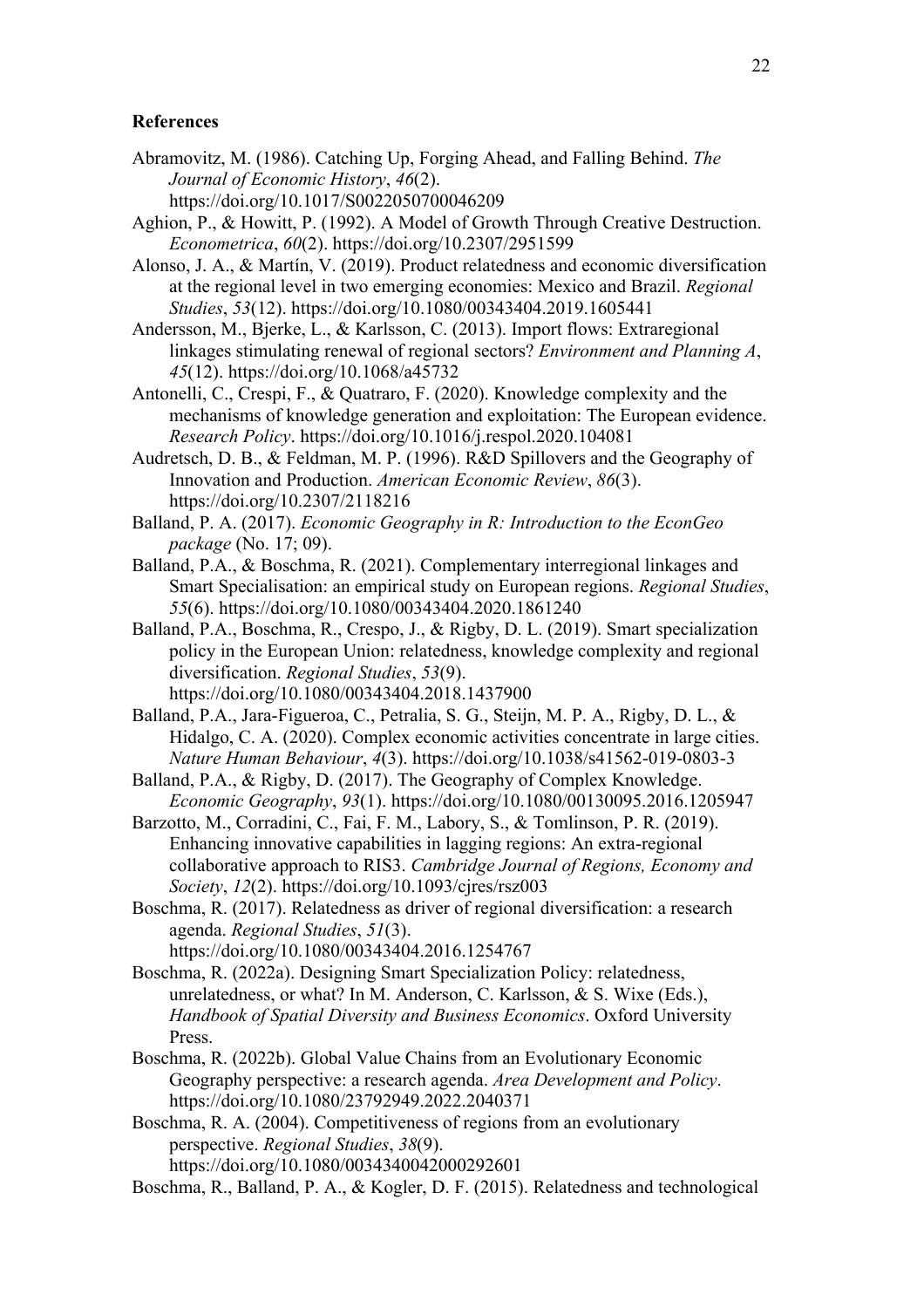change in cities: The rise and fall of technological knowledge in US metropolitan areas from 1981 to 2010. *Industrial and Corporate Change*, *24*(1). https://doi.org/10.1093/icc/dtu012

- Breschi, S., Lissoni, F., & Malerba, F. (2003). Knowledge-relatedness in firm technological diversification. *Research Policy*, *32*(1). https://doi.org/10.1016/S0048-7333(02)00004-5
- Breul, M., & Pruss, F. (2022). Applying Evolutionary Economic Geography beyond case studies in the Global North: Regional diversification in Vietnam. *Singapore Journal of Tropical Geography*, 43(1), 26-42.
- Colombelli, A., Krafft, J., & Quatraro, F. (2014). The emergence of new technologybased sectors in European regions: A proximity-based analysis of nanotechnology. *Research Policy*, *43*(10). https://doi.org/10.1016/j.respol.2014.07.008
- Cortinovis, N., Xiao, J., Boschma, R., & van Oort, F. G. (2017). Quality of government and social capital as drivers of regional diversification in Europe. *Journal of Economic Geography*, *17*(6). https://doi.org/10.1093/jeg/lbx001
- Davies, B., & Maré, D. C. (2021). Relatedness, complexity and local growth. *Regional Studies*, *55*(3). https://doi.org/10.1080/00343404.2020.1802418
- Dosi, G. (1982). Technological paradigms and technological trajectories. A suggested interpretation of the determinants and directions of technical change. *Research Policy*, *11*(3). https://doi.org/10.1016/0048-7333(82)90016-6
- Dosi, G. (1988). The nature of the innovative process. In *Technical Change and Economic Theory*.
- Essletzbichler, J. (2015). Relatedness, Industrial Branching and Technological Cohesion in US Metropolitan Areas. *Regional Studies*, *49*(5). https://doi.org/10.1080/00343404.2013.806793
- Fagerberg, J., & Srholec, M. (2018). National innovation systems, capabilities and economic development. In *Innovation, Economic Development and Policy: Selected Essays*. https://doi.org/10.1016/j.respol.2008.06.003
- Faisal, M., Zamzami, E. M., & Sutarman. (2020). Comparative Analysis of Inter-Centroid K-Means Performance using Euclidean Distance, Canberra Distance and Manhattan Distance. *Journal of Physics: Conference Series*, *1566*(1). https://doi.org/10.1088/1742-6596/1566/1/012112
- Feldman, M. P., & Kogler, D. F. (2010). Stylized facts in the geography of innovation. In *Handbook of the Economics of Innovation* (Vol. 1, Issue 1 C). https://doi.org/10.1016/S0169-7218(10)01008-7
- Foray, D. (2016). On the policy space of smart specialization strategies. *European Planning Studies*, *24*(8). https://doi.org/10.1080/09654313.2016.1176126
- Frenken, K., Van Oort, F., & Verburg, T. (2007). Related variety, unrelated variety and regional economic growth. *Regional Studies*, *41*(5). https://doi.org/10.1080/00343400601120296
- Galetti, J. R. B., Tessarin, M. S., & Morceiro, P. C. (2021). Skill relatedness, structural change and heterogeneous regions: evidence from a developing country. *Papers in Regional Science*. https://doi.org/10.1111/pirs.12629
- Greene, W. W. H. . (2012). Econometric analysis 7th Ed. In *Prentice Hall* (Vol. 97).
- Hartmann, D., Zagato, L., Gala, P., & Pinheiro, F. L. (2021). Why did some countries catch-up, while others got stuck in the middle? Stages of productive sophistication and smart industrial policies. *Structural Change and Economic Dynamics*, *58*. https://doi.org/10.1016/j.strueco.2021.04.007
- Hausmann, R., Hidalgo, C. A., Bustos, S. A., Coscia, M., Simoes, A., & Yildirim, M.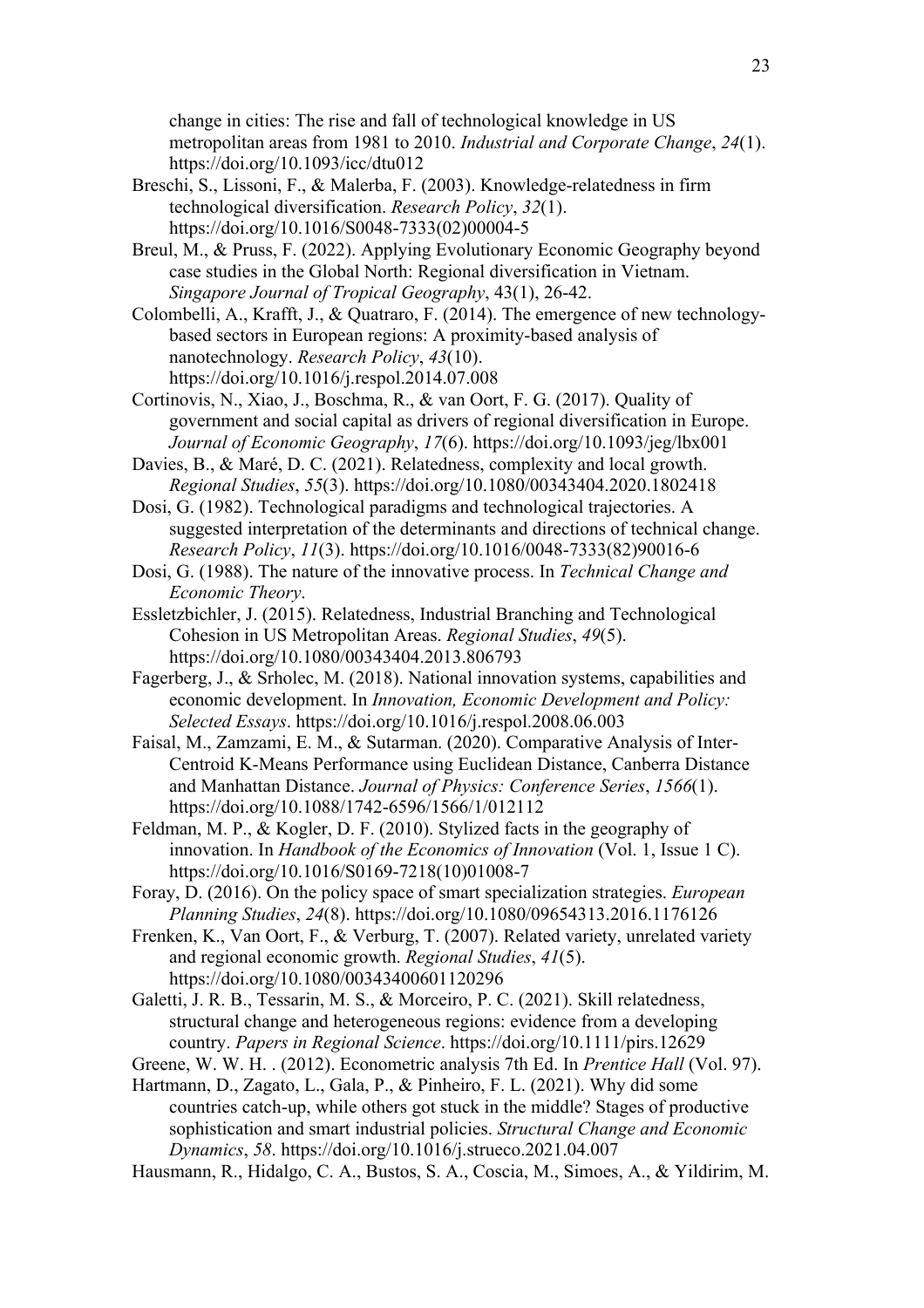A. (2014). The Atlas of economic complexity: mapping paths to prosperity. *Choice Reviews Online*, *51*(11). https://doi.org/10.5860/choice.51-5931

- He, C., Yan, Y., & Rigby, D. (2018). Regional industrial evolution in China. *Papers in Regional Science*, *97*(2). https://doi.org/10.1111/pirs.12246
- Hidalgo, C. A., Winger, B., Barabási, A. L., & Hausmann, R. (2007). The product space conditions the development of nations. *Science*, *317*(5837). https://doi.org/10.1126/science.1144581
- Hidalgo, César A., Balland, P. A., Boschma, R., Delgado, M., Feldman, M., Frenken, K., Glaeser, E., He, C., Kogler, D. F., Morrison, A., Neffke, F., Rigby, D., Stern, S., Zheng, S., & Zhu, S. (2018). The Principle of Relatedness. In *Springer Proceedings in Complexity*. https://doi.org/10.1007/978-3-319-96661-8\_46
- Hidalgo, César A., & Hausmann, R. (2009). The building blocks of economic complexity. *Proceedings of the National Academy of Sciences of the United States of America*, *106*(26). https://doi.org/10.1073/pnas.0900943106
- IPEA. (2021). *IPEA Data*. Instituto de Pesquisa Econômica Aplicada. http://www.ipeadata.gov.br/
- Jaffe, A. B., Trajtenberg, M., & Henderson, R. (1993). Geographic localization of knowledge spillovers as evidenced by patent citations. *Quarterly Journal of Economics*, *108*(3). https://doi.org/10.2307/2118401
- Jara-Figueroa, C., Jun, B., Glaeser, E. L., & Hidalgo, C. A. (2018). The role of industry-specific, occupation-specific, and location-specific knowledge in the growth and survival of new firms. *Proceedings of the National Academy of Sciences of the United States of America*, *115*(50). https://doi.org/10.1073/pnas.1800475115
- Keun, L. (2012). Schumpeterian analysis of economic catch-up: Knowledge, pathcreation, and the middle-income trap. In *Schumpeterian Analysis of Economic Catch-Up: Knowledge, Path-Creation, and the Middle-Income Trap*. https://doi.org/10.1017/CBO9781107337244
- Lall, S. (1992). Technological capabilities and industrialization. *World Development*, *20*(2). https://doi.org/10.1016/0305-750X(92)90097-F
- Marsan, G. A., & Maguire, K. (2011). Categorisation of OECD Regions Using Innovation-Related Variables. In *OECD Regional Development Working Papers*.
- McCann, P., & Ortega-Argilés, R. (2015). Smart Specialization, Regional Growth and Applications to European Union Cohesion Policy. *Regional Studies*, *49*(8). https://doi.org/10.1080/00343404.2013.799769
- Mewes, L., & Broekel, T. (2020). Technological complexity and economic growth of regions. *Research Policy*. https://doi.org/10.1016/j.respol.2020.104156
- Neffke, F., Hartog, M., Boschma, R., & Henning, M. (2018). Agents of Structural Change: The Role of Firms and Entrepreneurs in Regional Diversification. *Economic Geography*, *94*(1). https://doi.org/10.1080/00130095.2017.1391691
- Neffke, F., Henning, M., & Boschma, R. (2011). How Do Regions Diversify over Time? Industry Relatedness and the Development of New Growth Paths in Regions. *Economic Geography*, *87*(3). https://doi.org/10.1111/j.1944- 8287.2011.01121.x
- Nelson, R. R., & Winter, S. G. (1982). An Evolutionary Theory of Change. In *Massachusetts, Belknap Harvard*.
- Nooteboom, B. (2011). Learning and Innovation in Organizations and Economies. In *Learning and Innovation in Organizations and Economies*. https://doi.org/10.1093/acprof:oso/9780199241002.001.0001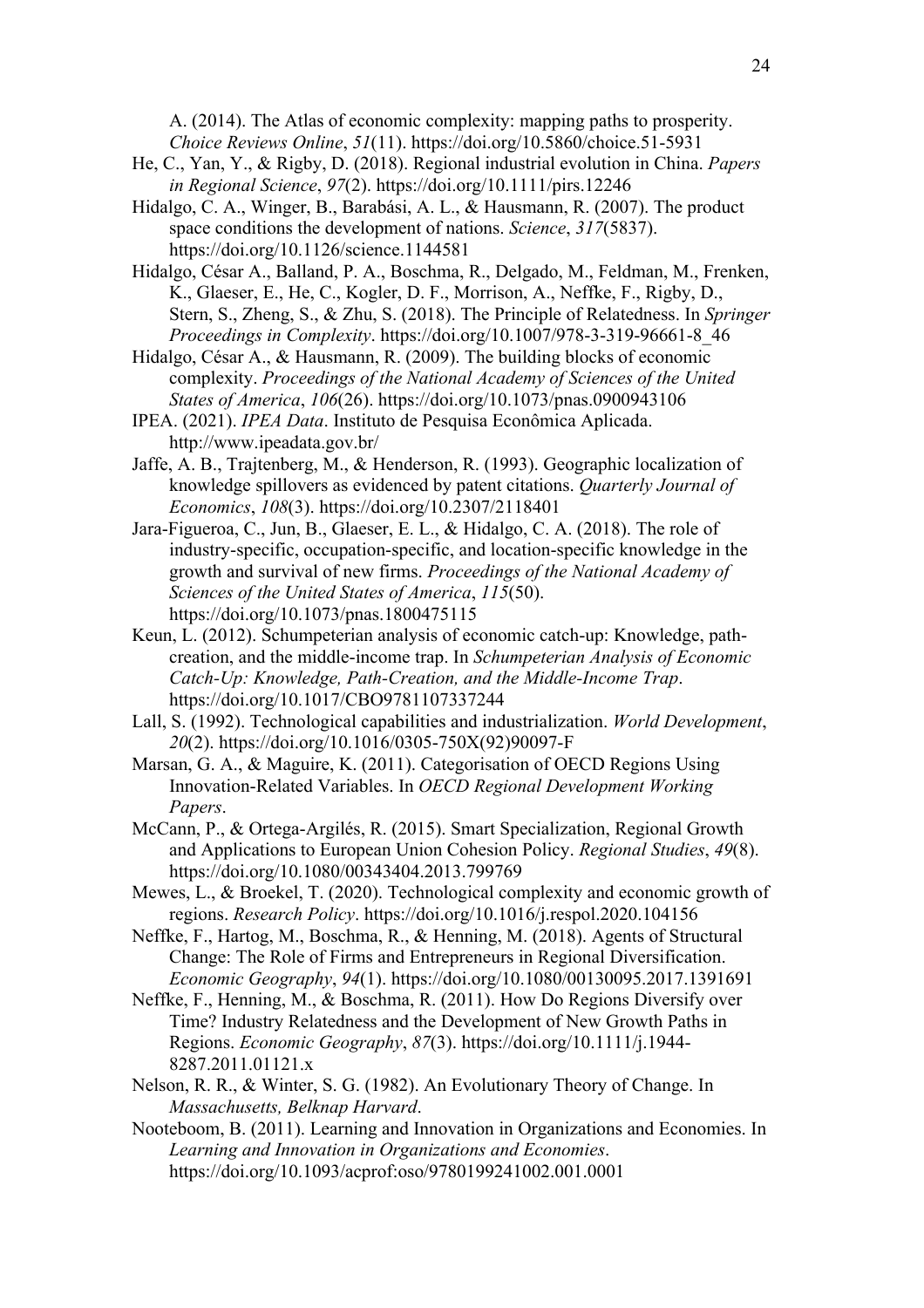- Petralia, S., Balland, P. A., & Morrison, A. (2017). Climbing the ladder of technological development. *Research Policy*, *46*(5). https://doi.org/10.1016/j.respol.2017.03.012
- Pinheiro, F. L., Balland, P. A., Boschma, R., & Hartmann, D. (2022). *The Dark Side of the Geography of Innovation: Relatedness, Complexity, and Regional Inequality in Europe* (22.02; Papers in Evolutionary Economic Geography). http://econ.geo.uu.nl/peeg/peeg2202.pdf
- Pinheiro, F. L., Hartmann, D., Boschma, R., & Hidalgo, C. A. (2021). The time and frequency of unrelated diversification. *Research Policy*. https://doi.org/10.1016/j.respol.2021.104323
- Pintar, N., & Scherngell, T. (2020). The complex nature of regional knowledge production: Evidence on European regions. *Research Policy*. https://doi.org/10.1016/j.respol.2020.104170
- Rigby, D. L. (2015). Technological Relatedness and Knowledge Space: Entry and Exit of US Cities from Patent Classes. *Regional Studies*, *49*(11). https://doi.org/10.1080/00343404.2013.854878
- Rigby, D., Roesler, C., Kogler, D. F., Boschma, R., & Balland, P. A. (2022). Do EU regions benefit from Smart Specialization principles? *Regional Studies*. https://doi.org/10.1080/00343404.2022.2032628
- Romer, P. M. (1990). Endogenous technological change. *Journal of Political Economy*, *98*(5). https://doi.org/10.3386/w3210
- Romero, J. P., Freitas, E., Silveira, G., Britto, F., Cimini, F., & Jayme, G. (2021). *Economic complexity and regional economic development: evidence from Brazil*.
- Schaefer, K. J., & Liefner, I. (2017). Offshore versus domestic: Can EM MNCs reach higher R&D quality abroad? *Scientometrics*, *113*(3). https://doi.org/10.1007/s11192-017-2533-5
- Schmoch, U. (2008). Concept of a technology classification for Country comparison. *Final Report to the World Intellectual Property Organization*, *June*.
- Teece, D. J. (1992). Competition, cooperation, and innovation. Organizational arrangements for regimes of rapid technological progress. *Journal of Economic Behavior and Organization*, *18*(1). https://doi.org/10.1016/0167- 2681(92)90050-L
- Wooldridge, J. M. (2002). Econometric Analysis of Cross Section and Panel Data. *Booksgooglecom*, *58*(2). https://doi.org/10.1515/humr.2003.021
- Xiao, J., Boschma, R., & Andersson, M. (2018). Industrial Diversification in Europe: The Differentiated Role of Relatedness. *Economic Geography*, *94*(5). https://doi.org/10.1080/00130095.2018.1444989
- Yeung, H. W. chung. (2021). Regional worlds: from related variety in regional diversification to strategic coupling in global production networks. *Regional Studies*, *55*(6). https://doi.org/10.1080/00343404.2020.1857719
- Zhu, S., Hey, C., & Zhou, Y. (2017). How to jump further and catch up? Pathbreaking in an uneven industry space. *Journal of Economic Geography*, *17*(3). https://doi.org/10.1093/jeg/lbw047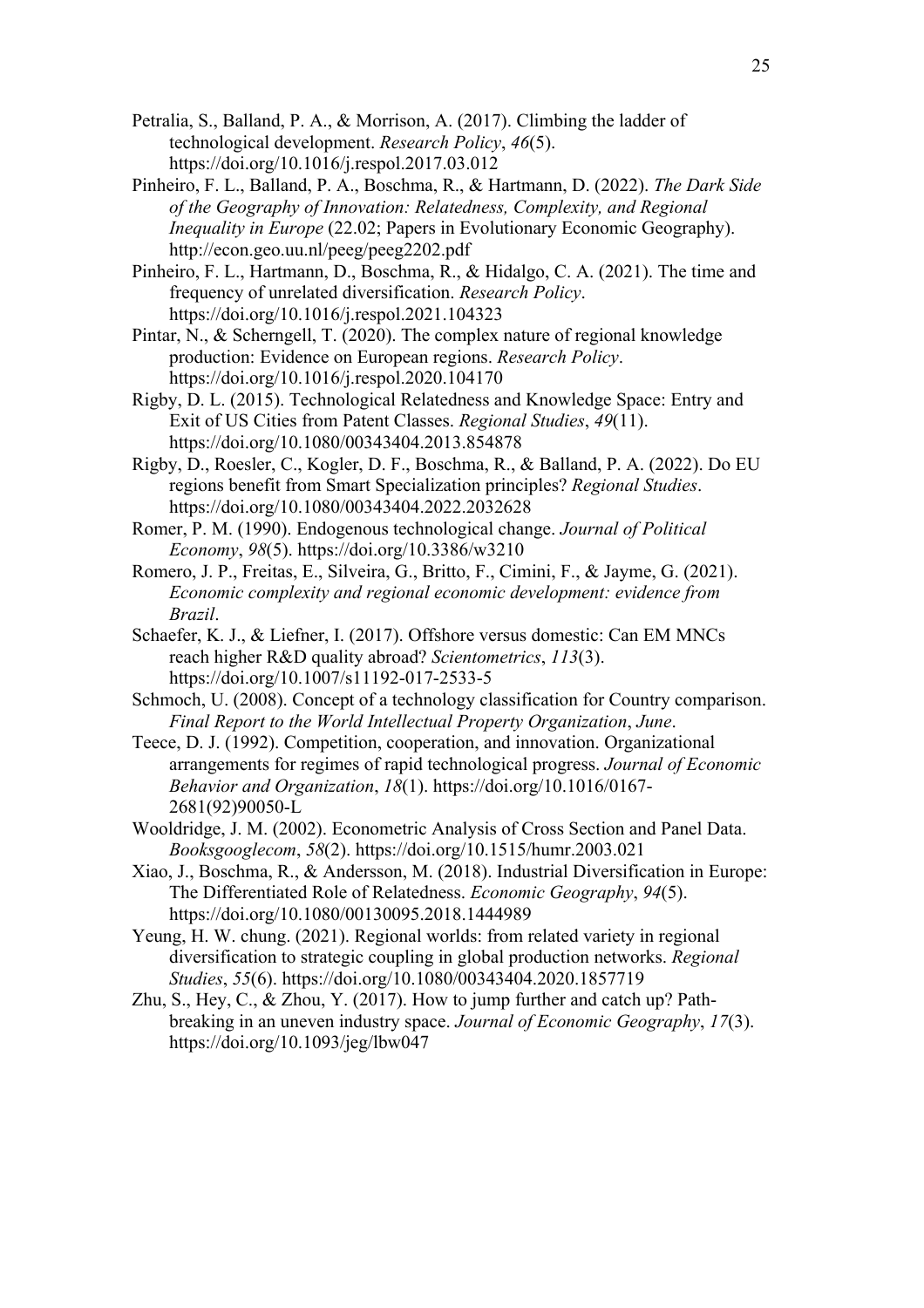# **Appendix**

In this section, we conduct some robustness checks to verify if our results hold if we adopt different estimation strategies.

# **A. Robustness check: Changing the splitting criterium of most and least complex regions**

In Section 4.1, we split our sample into two groups, the 50% most and the 50% least complex regions, to show how different regions are affected by our variables of interest, that is, relatedness density and complexity. Here, we change our split criterium taking the 25% most and the 25% least complex regions. Results are shown in Tables A1 and A2. The tables show our results hold, as signs and statistical significance are similar to the results presented in Section 4.1.

|                        |                         | 25% most complex regions | 25% least complex regions |                      |
|------------------------|-------------------------|--------------------------|---------------------------|----------------------|
| Constant               | $-0.2872806$            | $-0.360451$              | $0.0702191**$             | 0.1460994            |
|                        | (0.169374)              | (0.6565116)              | (0.0251518)               | (0.5951053)          |
| Relatedness density    | $0.0026253***$          | $0.0042218***$           | $0.0021701***$            | $0.0032183***$       |
| $(t-1)$                | (0.0004608)             | (0.0006143)              | (0.0005933)               | (0.0008007)          |
| Complexity (t-1)       | 0.0009308***            | $0.0008013***$           | $-0.0014084***$           | $-0.0010437***$      |
|                        | (0.0001855)             | (0.000191)               | (0.0002077)               | (0.000249)           |
| Population density     | $-0.000021*$            | $-0.0008762$             | 0.0002212                 | $-0.0017454$         |
| $(t-1)$                | (0.0000107)             | (0.0005328)              | (0.0002681)               | (0.0125965)          |
| GDP per capita $(t-1)$ | 4.58e-09 (4.09e-        | 3.72e-06 (5.24e-         | $-3.47e-08$               | $-4.54e-06$ (2.39e-  |
|                        | (07)                    | (06)                     | $(5.90e-07)$              | 06)                  |
| Size of economic       | $-0.0005479**$          | $-0.0004704*$            | 0.0000575                 | 0.0000639            |
| sector $(t-1)$         | (0.0002078)             | (0.0002082)              | (0.0001494)               | (0.0001494)          |
| Variety $(t-1)$        | 0.0036206               | 0.0040011                | 0.0000991                 | 0.0003228            |
|                        | (0.0020183)             | (0.0073066)              | (0.0002371)               | (0.0016166)          |
| Region fixed-effects   | N <sub>o</sub>          | Yes                      | N <sub>o</sub>            | Yes                  |
| Time fixed-effects     | No                      | Yes                      | N <sub>o</sub>            | Yes                  |
| $R^2$                  | 0.0268                  | 0.0455                   | 0.0554                    | 0.0654               |
| F Stat                 | $11.85***$ (6,<br>1705) | $3.19***$ (39,<br>1705)  | $25.49***$ (6,<br>2427)   | $4.31***$ (40, 2427) |
| Observations           | 3115                    | 3115                     | 4611                      | 4611                 |

Table A1 – Entry model for sectors in most and least complex regions (2006-2019)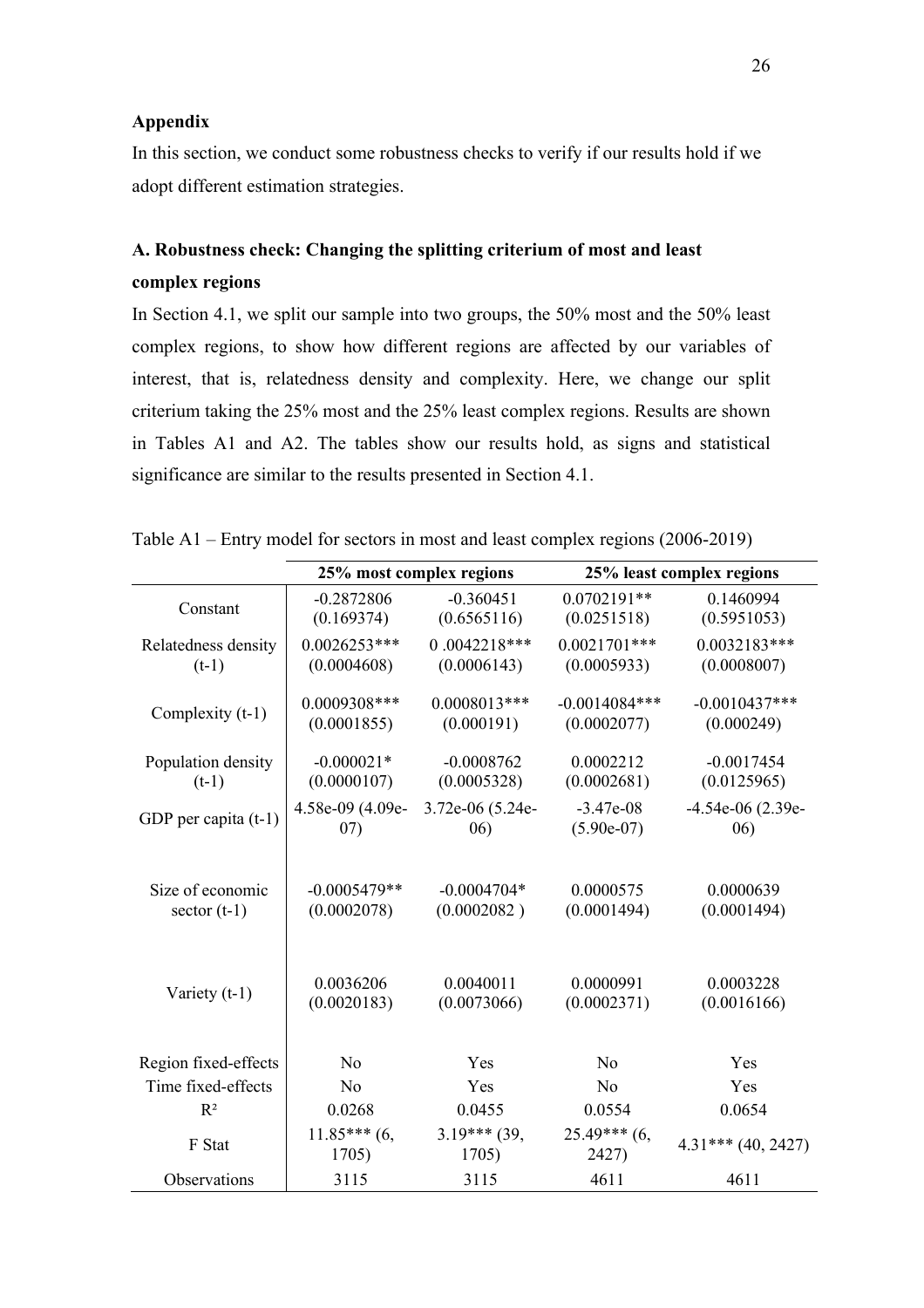#Heteroskedasticity-robust standard errors (clustered at the region and sector level) are shown in parentheses.

#Coefficients are statistically significant at the \*p<0.05, \*\*p<0.01, \*\*\*p<0.001

|                        | 25% most complex regions |                | 25% least complex regions |                     |
|------------------------|--------------------------|----------------|---------------------------|---------------------|
| Constant               | $-0.1285447$             | $-0.8767025$   | 0.3575936*                | 0.4534052           |
|                        | (0.135259)               | (0.4619315)    | (0.1394273)               | (0.6097529)         |
| Relatedness density    | 0.0021903                | 0.0015405      | $0.0035267*$              | 0.0029568*          |
| $(t-1)$                | (0.0014177)              | (0.0014124)    | (0.0014076)               | (0.0014267)         |
| Complexity (t-1)       | $0.0050515***$           | $0.0054672***$ | $-0.003839***$            | $-0.0038451$ ***    |
|                        | (0.0009999)              | (0.0010394)    | (0.0009364)               | (0.0009634)         |
| Population density     | $-0.0000288$             | $-0.0012073$   | $-0.0006635$              | $-0.0073986$        |
| $(t-1)$                | (0.0000599)              | (0.0019737)    | (0.0006589)               | (0.0098314)         |
| GDP per capita $(t-1)$ | $-3.73e-06$              | 0.0000185      | $-7.04e-06$               | $-9.70e-06$         |
|                        | $(4.98e-06)$             | (0.000021)     | $(4.60e-06)$              | (0.000034)          |
| Size of technology     | 0.0053538*               | $0.0058025**$  | 0.0030764                 | 0.0030862           |
| $(t-1)$                | (0.0020619)              | (0.0020927)    | (0.0021166)               | (0.0021496)         |
| Stock of regional      | $-0.0013671$             | 0.0127492      | 0.0045061                 | 0.0261788           |
| knowledge $(t-1)$      | (0.0026474)              | (0.0074849)    | (0.0049813)               | (0.0264236)         |
| Region fixed-effects   | N <sub>o</sub>           | Yes            | N <sub>o</sub>            | Yes                 |
| Time fixed-effects     | No                       | Yes            | No                        | Yes                 |
| $R^2$                  | 0.0698                   | 0.1113         | 0.1091                    | 0.1235              |
| F Stat                 | 6.79(6, 280)             | 4.23 (15, 280) | $9.84***$ (6,<br>241)     | $5.09***$ (13, 241) |
| Observations           | 457                      | 457            | 400                       | 400                 |

Table A2 – Entry model for technologies in most and least complex regions (2006– 2019)

#Heteroskedasticity-robust standard errors (clustered at the region and sector level) are shown in parentheses.

#Coefficients are statistically significant at the \*p<0.05, \*\*p<0.01, \*\*\*p<0.001

## **B. Robustness check: Probit estimation**

Our entry variable is a binary, assuming the value of 1 when a new specialization enters the region, and 0 if it does not. Cases where the dependent variable is binary are usually estimated by nonlinear models, such as logit and probit (Wooldridge, 2002). However, these models' outcomes may be biased and inconsistent when there is a large number of dummy variables (Cortinovis et al., 2017; Greene, 2012). We re-estimate all models using the probit model, as a robustness check.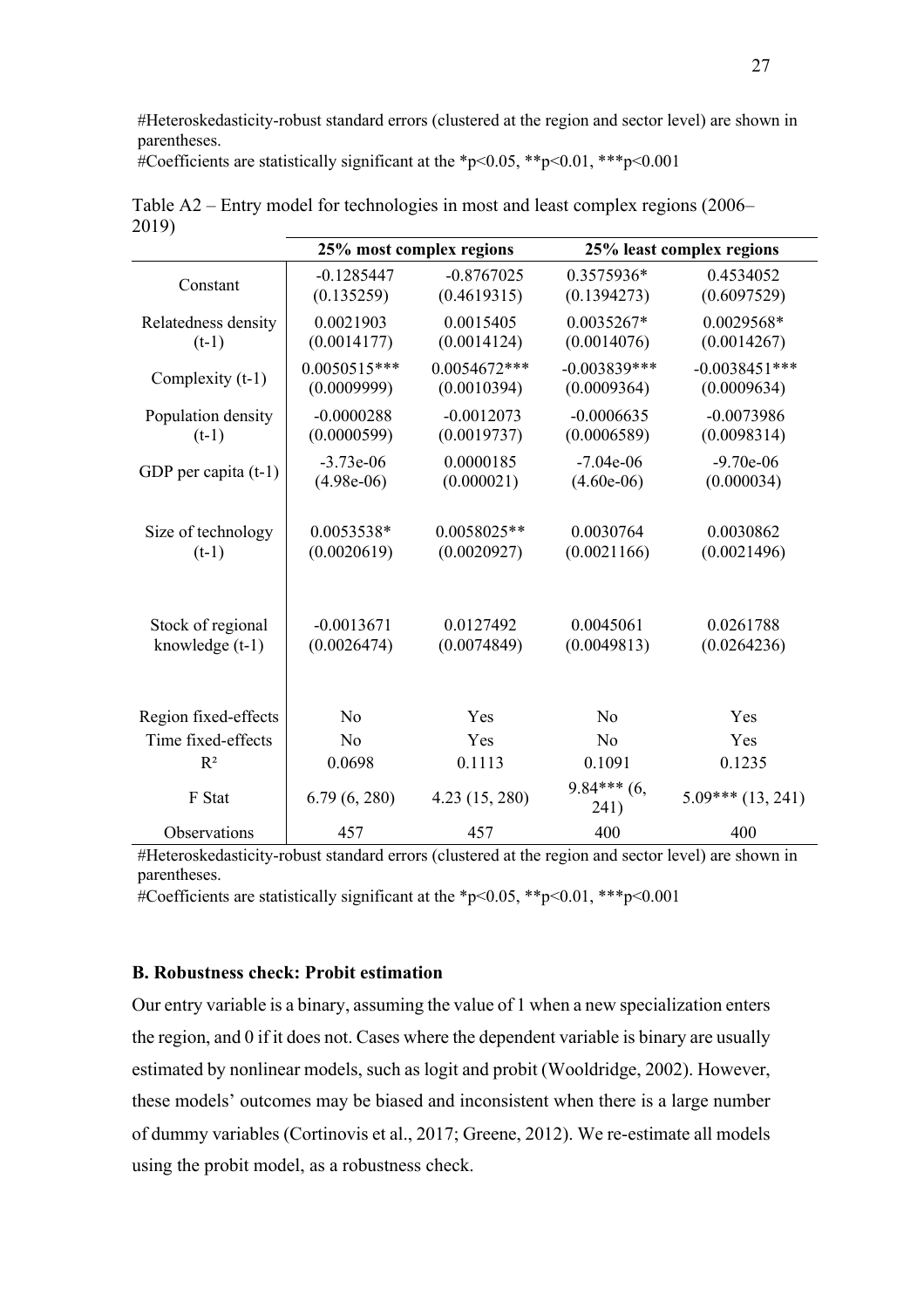|                        | <b>Full sample</b> |                 |                                    | 50% most          |
|------------------------|--------------------|-----------------|------------------------------------|-------------------|
|                        | economic           | 50% most        | <b>Full sample</b><br>technologies | complex           |
|                        | sectors            | complex sectors |                                    | technologies      |
| Constant               | $-1.596223***$     | $-1.40547***$   | $-169638***$                       | $-1.581611***$    |
|                        | (0.1162946)        | (0.2103643)     | (0.1967286)                        | (0.3034142)       |
| Relatedness            | 0.0166299***       | $0.0183134***$  | $0.0082163$ ***                    | $0.0074155**$     |
| density $(t-1)$        | (0.0012942)        | (0.0018509)     | (0.0019712)                        | (0.0026828)       |
|                        | $-0.004582***$     | $-0.0166558***$ | $-0.0004012$                       | $-0.0031613$      |
| Complexity (t-1)       | (0.00068)          | (0.0020091)     | (0.001578)                         | (0.0031779)       |
| Population             | $-0.0001755*$      | $-0.0000412$    | 2.65e-06                           | 0.0001388         |
| density $(t-1)$        | (0.0000719)        | (0.0001044)     | (0.0000779)                        | (0.0001147)       |
| GDP per capita         | 9.90e-08 (1.76e-   | $6.95e-06**$    | 1.82e-06                           | -3.86e-07 (4.09e- |
| $(t-1)$                | 06)                | $(2.49e-06)$    | $(2.72e-06)$                       | 06)               |
| Size of sector/        | $-0.0002212$       | 0.0013934       | $0.0163026***$                     | $0.0151446**$     |
| $technology$ ( $t-1$ ) | (0.0005578)        | (0.0009354)     | (0.0035345)                        | (0.0044352)       |
|                        | $-0.0016695$       | 0.0019292       | 0.0046668                          | $0.0117346*$      |
| Variety (t-1)          | (0.001382)         | (0.0023325)     | (0.0037972)                        | (0.0054678)       |
|                        |                    |                 |                                    |                   |
| (Pseudo) $R^2$         | 0.0438             | 0.0746          | 0.0242                             | 0.0336            |
| Observations           | 16652              | 9387            | 2204                               | 1180              |
|                        |                    |                 |                                    |                   |

Table B1 – Entry model for sectors and technologies (2006–2019)

#Coefficients are statistically significant at the \*p<0.05, \*\*p<0.01, \*\*\*p< $0.001$ 

Table B1, we can see our results for both economic sectors and technologies hold when we adopt a different estimation method, as signs and statistical significance are similar to the results presented in section 4.1.

Table B2 - Entry model for sectors and technologies in the most and least complex regions (2006 – 2019)

|                 | $50\%$ most<br>complex regions<br>(sectors) | 50% least<br>complex<br>regions<br>(sectors) | 50% most<br>complex<br>regions<br>(technologies) | 50% least<br>complex regions<br>(technologies) |
|-----------------|---------------------------------------------|----------------------------------------------|--------------------------------------------------|------------------------------------------------|
| Constant        | $-1.529806$ ***                             | $-117495***$                                 | $-1.064074***$                                   | $-1.341238***$                                 |
|                 | (0.2219166)                                 | (0.1820735)                                  | (0.2894409)                                      | (0.3164793)                                    |
| Relatedness     | $0.0152683***$                              | 0.0055783                                    | 0.0023198                                        | 0.0175697***                                   |
| density $(t-1)$ | (0.0016975)                                 | (0.0030746)                                  | (0.0031721)                                      | (0.0032625)                                    |
| Complexity (t-  | 0.000657(0                                  | $-0.0153023***$                              | $0.0043603*$                                     | $-0.0051474*$                                  |
| 1)              | .0008722)                                   | (0.0014817)                                  | (0.0020494)                                      | (0.0021039)                                    |
| Population      | $-0.0001165$                                | 0.0003403                                    | $-0.0001725$                                     | 0.0000255                                      |
| density $(t-1)$ | (0.0000732)                                 | (0.0008576)                                  | (0.0001348)                                      | (0.0001002)                                    |
| GDP per capita  | 7.78e-07 (2.06e-                            | $-3.74e-07$                                  | $-4.79e-06$                                      | 1.64e-07 (3.53e-                               |
| $(t-1)$         | 06)                                         | $(4.23e-06)$                                 | $(5.87e-06)$                                     | 06)                                            |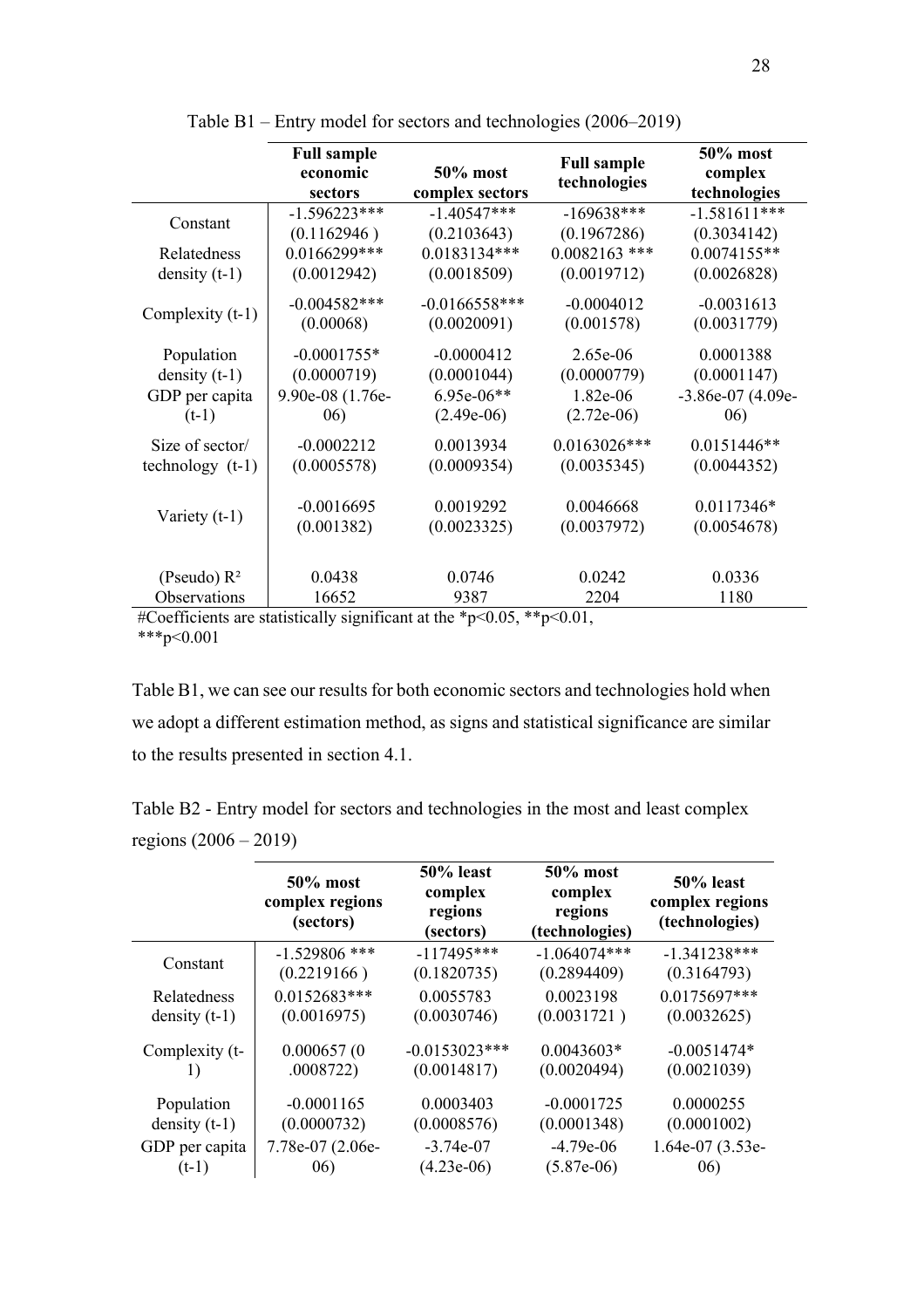| Size of sector/                  | $-0.0015906*$                            | 0.0014115                        | 0.0058208                  | $0.0144458**$ |
|----------------------------------|------------------------------------------|----------------------------------|----------------------------|---------------|
| technology (t-                   | (0.0007831)                              | (0.0008152)                      | (0.0051822)                | (0.005321)    |
| Variety $(t-1)$                  | $-0.0033182$                             | $-0.0001479$                     | $-0.00047$                 | $-0.0031047$  |
|                                  | (0.002687)                               | (0.0019099)                      | (0.006004)                 | (0.0071587)   |
| (Pseudo) $R^2$                   | 0.0233                                   | 0.0846                           | 0.0102                     | 0.0661        |
| Observations                     | 7262                                     | 9270                             | 810                        | 816           |
| $\mathbb{R}^n$ or $\mathbb{R}^n$ | $\cdot$ $\sim$<br>$\ldots$ . $\ldots$ 11 | $\cdots$ $1 - \cdots - \cdots -$ | مله مله<br>$\sim$ $\sim$ 1 |               |

#Coefficients are statistically significant at the \*p<0.05, \*\*p<0.01,

 $***p<0.001$ 

In Table B2 we see that, although the signs of relatedness density and complexity are the same as in the OLS estimations, the statistical significance is not the same for relatedness density in the sectoral diversification for the least complex regions, as the variable is statistically significant in the OLS estimation.

# **C. Robustness check: changing the dependent variable.**

Finally, following He et al. (2018) and Zhu et al. (2017), we re-estimate all models using a different threshold value to determine the RCA/RTA. We adopt the value of 0.8. Results are displayed in the following tables.

|                    | <b>Full sample</b> |                  |                  | 50% most complex sectors |  |
|--------------------|--------------------|------------------|------------------|--------------------------|--|
| Constant           | $-0.0303639$       | $-0.1675058$     | 0.0148627        | $-0.1291907$             |  |
|                    | (0.0170992)        | (0.1343223)      | (0.0230175)      | (0.1856395)              |  |
| Relatedness        | $0.002273***$      | $0.0032228***$   | $0.002671***$    | $0.0040118***$           |  |
| density $(t-1)$    | (0.0002002)        | (0.0002934)      | (0.0002642)      | (0.0005451)              |  |
| Complexity (t-1)   | $-0.0002764*$      | $-0.0000324$     | $-0.0018623$ *** | $-0.0018506$ ***         |  |
|                    | (0.0001338)        | (0.0001457)      | (0.0002325)      | (0.0002353)              |  |
| Population         | $-0.0000553***$    | 0.000346         | $-0.0000356$     | 0.0004845                |  |
| density $(t-1)$    | (0.0000121)        | (0.0005331)      | (0.0000258)      | (0.0010706)              |  |
| GDP per capita (t- | $-5.36e-07(3.20e-$ | 1.59e-06 (2.07e- | 1.88e-07 (4.36e- | 3.51e-06 (2.49e-         |  |
| 1)                 | 07)                | 06)              | 07)              | 06)                      |  |
| Size of sector (t- | $0.0005316***$     | $0.0005515***$   | $0.0009142***$   | $0.0009937***$           |  |
| 1)                 | (0.000096)         | (0.0000971)      | (0.0001392)      | (0.0001422)              |  |
| Variety $(t-1)$    | 0.0003041          | 0.0016309        | 0.0003472        | 0.0019075                |  |
|                    | (0.0001908)        | (0.001549)       | (0.0002069)      | (0.0017739)              |  |

Table C1 - Entry model for sectors (2006–2019)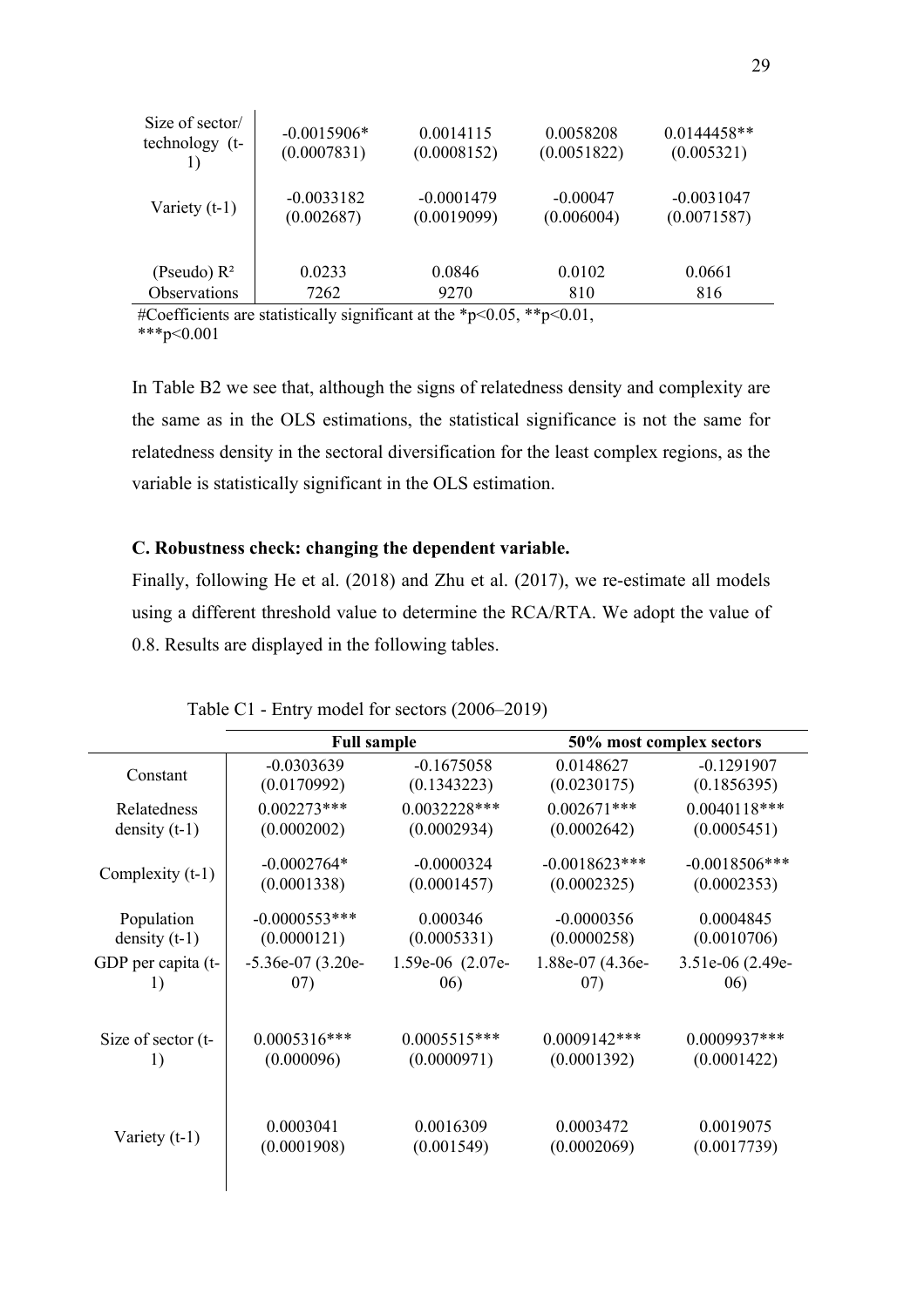| Region fixed-<br>effects | No                     | Yes                      | No                      | Yes          |
|--------------------------|------------------------|--------------------------|-------------------------|--------------|
| Time fixed-effects       | No                     | Yes                      | No                      | Yes          |
| $R^2$                    | 0.0235                 | 0.0394                   | 0.0373                  | 0.0681       |
| F Stat                   | $47.44***$ $(6, 7338)$ | $4.37***$ (143,<br>7338) | $39.79***$ (6,<br>4267) | not reported |
| Observations             | 13383                  | 13383                    | 7933                    | 7933         |

#Heteroskedasticity-robust standard errors (clustered at the region and sector level) are shown in parentheses.

#Coefficients are statistically significant at the \*p<0.05, \*\*p<0.01, \*\*\*p<0.001

Our variables of interest presented similar results in terms of sign and statistical significance. The only difference is that adopting 0.8 as the RCA threshold, complexity was not significant in the full sample fixed-effects estimation.

|                    | 50% most complex regions |                         | 50% least complex regions |                      |
|--------------------|--------------------------|-------------------------|---------------------------|----------------------|
| Constant           | $-0.0102348$             | $-0.2325036$            | $-0.0078228$              | 0.0789034            |
|                    | (0.0348168)              | (0.3359358)             | (0.0227298)               | (0.8302346)          |
| Relatedness        | 0.0021742                | 0.0032499***            | $0.0018254***$            | $0.0018092***$       |
| density $(t-1)$    | (0.0002755)              | (0.0004049)             | (0.0003616)               | (0.0004648)          |
| Complexity (t-1)   | 0.0003286                | $0.0004546*$            | $-0.0013035***$           | $-0.0012972***$      |
|                    | (0.0001696)              | (0.0001801)             | (0.0002076)               | (0.0002425)          |
| Population         | $-0.0000433***$          | 0.0002182               | $0.0003016*$              | $-0.0012645$         |
| density $(t-1)$    | (0.0000124)              | (0.0005526)             | (0.0001495)               | (0.0073505)          |
| GDP per capita     | $-4.30e-07(3.89e-$       | $-2.39e-06$ (4.22e-     | 4.69e-07 (6.59e-          | 2.91e-06 (2.37e-     |
| $(t-1)$            | (07)                     | 06)                     | (07)                      | 06)                  |
|                    |                          |                         |                           |                      |
| Size of sector (t- | $0.0004505**$            | $0.0005087***$          | $0.0006909***$            | $0.0007166$ ***      |
| 1)                 | (0.0001392)              | (0.0001417)             | (0.0001304)               | (0.0001312)          |
|                    |                          |                         |                           |                      |
| Variety $(t-1)$    | $-0.0002332$             | 0.0020593               | 0.0004543                 | 0.0017202            |
|                    | (0.0004258)              | (0.0042225)             | (0.0002386)               | (0.0019101)          |
|                    |                          |                         |                           |                      |
| Region fixed-      | No                       | Yes                     | N <sub>o</sub>            | Yes                  |
| effects            |                          |                         |                           |                      |
| Time fixed-        | No                       | Yes                     | N <sub>o</sub>            | Yes                  |
| effects            |                          |                         |                           |                      |
| $R^2$              | 0.0131                   | 0.0317                  | 0.0400                    | 0.0485               |
| F Stat             | $13.85***(6, 3629)$      | $4.28***$ (85,<br>3629) | $35***(6,3708)$           | $4.31***$ (64, 3708) |
| Observations       | 6509                     | 6509                    | 6874                      | 6874                 |

Table C2 – Entry model for sectors in the most and least complex regions (2006–2019)

#Heteroskedasticity-robust standard errors (clustered at the region and sector level) are shown in parentheses.

#Coefficients are statistically significant at the \*p<0.05, \*\*p<0.01, \*\*\*p<0.001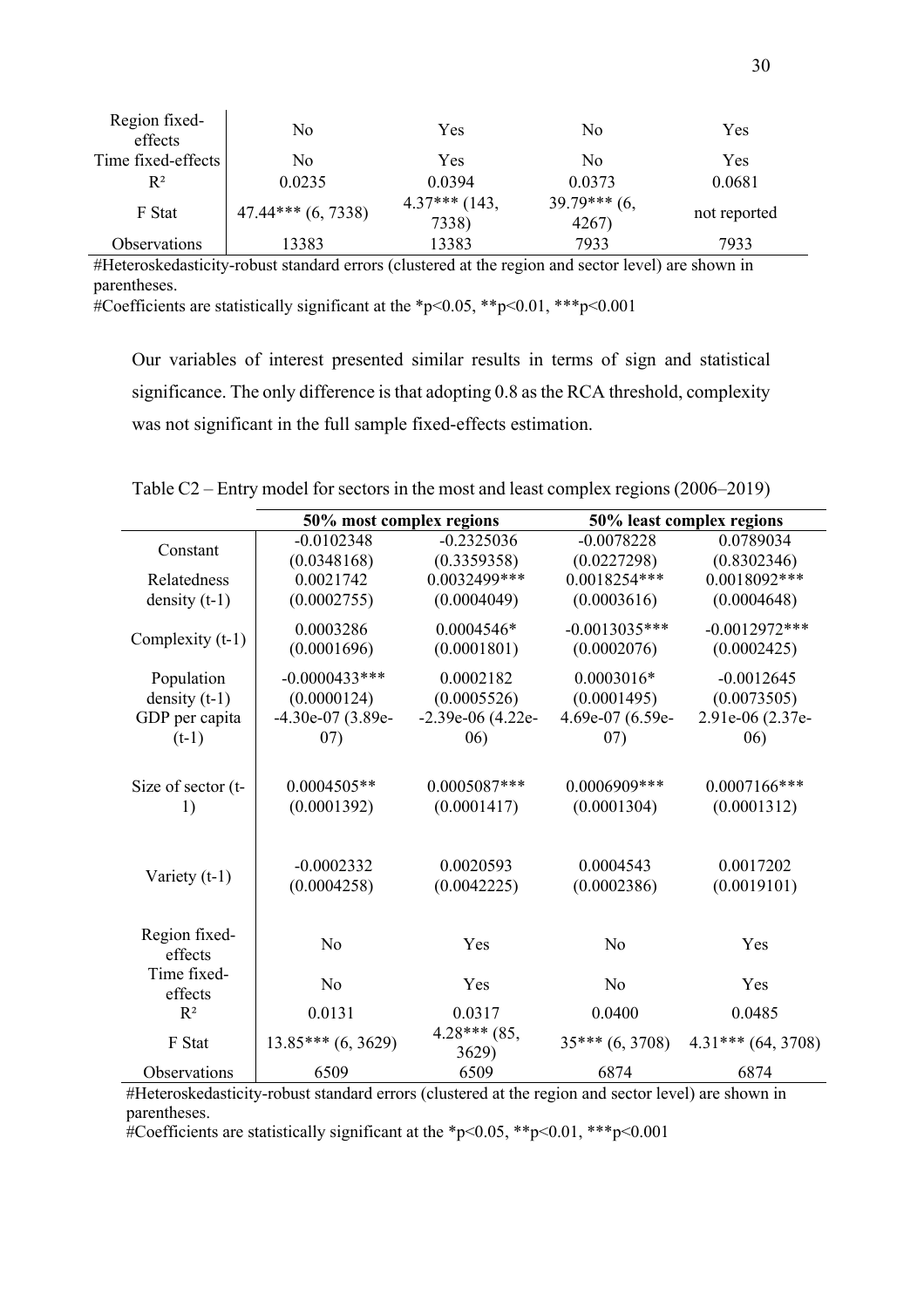Turning to the most and least complex regions, we see that our variables of interest presented similar results in terms of sign and statistical significance. The only difference is that relatedness density was not statistically significant for the most complex regions in one of the estimations. For technologies, we see that our results hold for a different RTA threshold, with similar results for relatedness density and complexity in terms of sign and statistical significance.

|                          | <b>Full sample</b>   |                         | 50% most complex technologies |                    |
|--------------------------|----------------------|-------------------------|-------------------------------|--------------------|
|                          | $-0.066795$          | $-2.669978*$            | $-0.0062228$                  | 0.0929953          |
| Constant                 | (0.0527153)          | (1.110629)              | (0.0753722)                   | (1.463824)         |
| Relatedness              | $0.0022541***$       | $0.0021019**$           | $0.0020346**$                 | 0.0009464          |
| density $(t-1)$          | (0.0005811)          | (0.0006126)             | (0.0007005)                   | (0.0007824)        |
| Complexity (t-1)         | $-0.0003163$         | $-0.0001708$            | $-0.000647$                   | $-0.0005422$       |
|                          | (0.0004859)          | (0.0004982)             | (0.0008595)                   | (0.0008568)        |
| Population               | 0.0000109            | 0.0008621               | $0.0001047*$                  | $-0.0025887$       |
| density $(t-1)$          | (0.0000305)          | (0.0013066)             | (0.000051)                    | (0.0021439)        |
| GDP per capita           | 7.37e-07 (8.81e-07)  | 0.0000185               | -9.78e-07 (1.08e-             | 0.0000148          |
| $(t-1)$                  |                      | (0.0000134)             | (06)                          | (0.0000172)        |
|                          |                      |                         |                               |                    |
| Size of                  | $0.0053811***$       | $0.0055553***$          | $0.0042748**$                 | $0.0047711$ ***    |
| $technology(t-1)$        | (0.0010118)          | (0.001005)              | (0.001257)                    | (0.0012774)        |
| Stock of regional        | $0.00326*$           | $0.2093516*$            | 0.0041354*                    | $-0.0047201$       |
| knowledge $(t-1)$        | (0.0013757)          | (0.1011927)             | (0.0017106)                   | (0.129466)         |
|                          |                      |                         |                               |                    |
| Region fixed-<br>effects | No                   | Yes                     | N <sub>o</sub>                | Yes                |
| Time fixed-<br>effects   | No                   | Yes                     | No                            | Yes                |
| $R^2$                    | 0.0413               | 0.0982                  | 0.0520                        | 0.1315             |
| F Stat                   | $14.96***$ (6, 1405) | $9.93***$ (59,<br>1405) | $8.66***(6, 757)$             | $5.16***(59, 757)$ |
| Observations             | 2015                 | 2015                    | 1103                          | 1103               |

Table C3 - Entry model for technologies (2006–2019)

#Heteroskedasticity-robust standard errors (clustered at the region and sector level) are shown in parentheses.

#Coefficients are statistically significant at the \*p<0.05, \*\*p<0.01, \*\*\*p<0.001

Similar results were also found for the most and least complex regions, as relatedness density and complexity presented the same sign and the former was statistically significant only for the least complex regions, while the latter was statistically significant in both cases. Results are shown in Table C4.